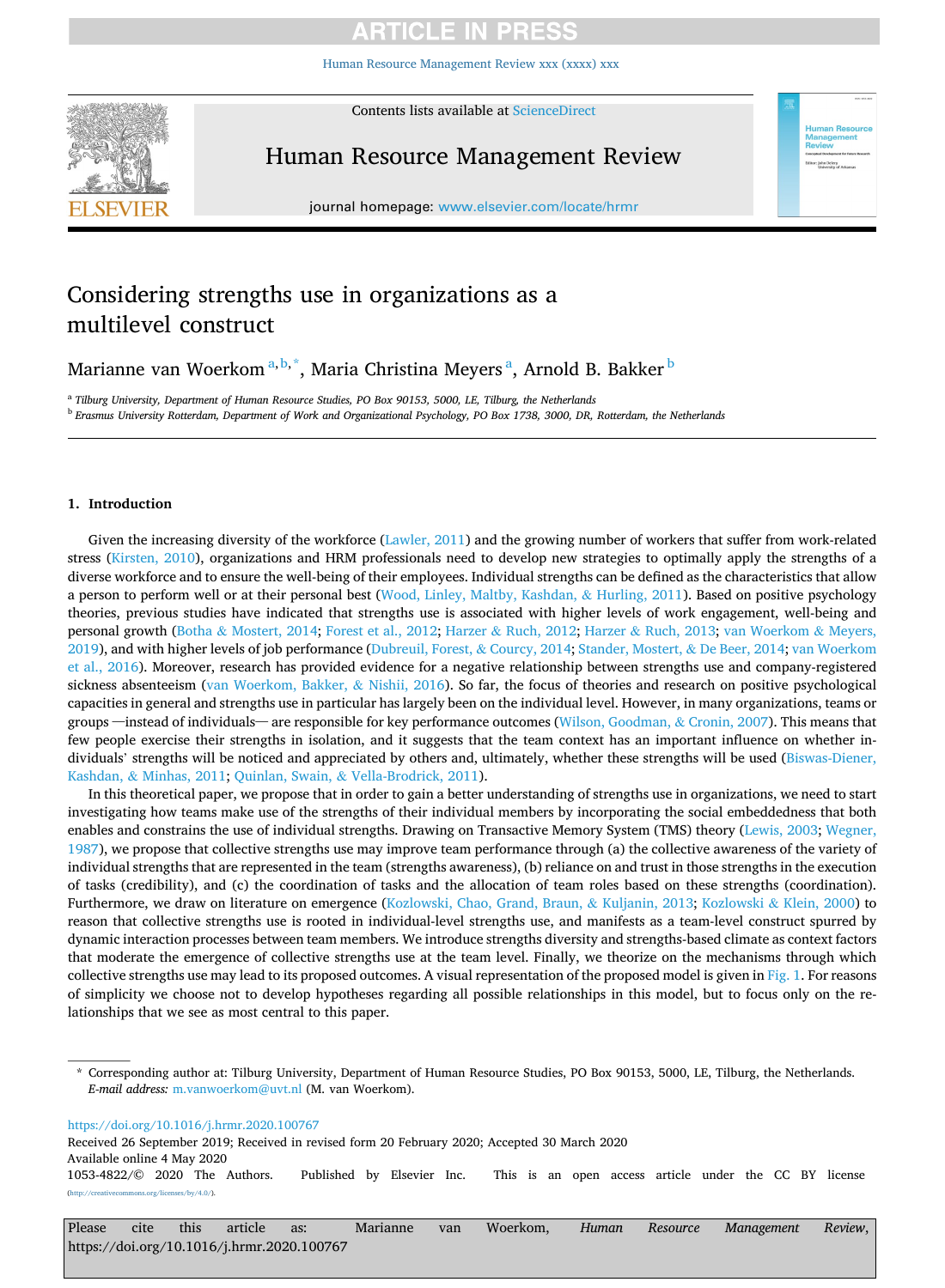<span id="page-1-0"></span>

 $\sim$ 

**Fig. 1.** Antecedents and outcomes of collective strengths use.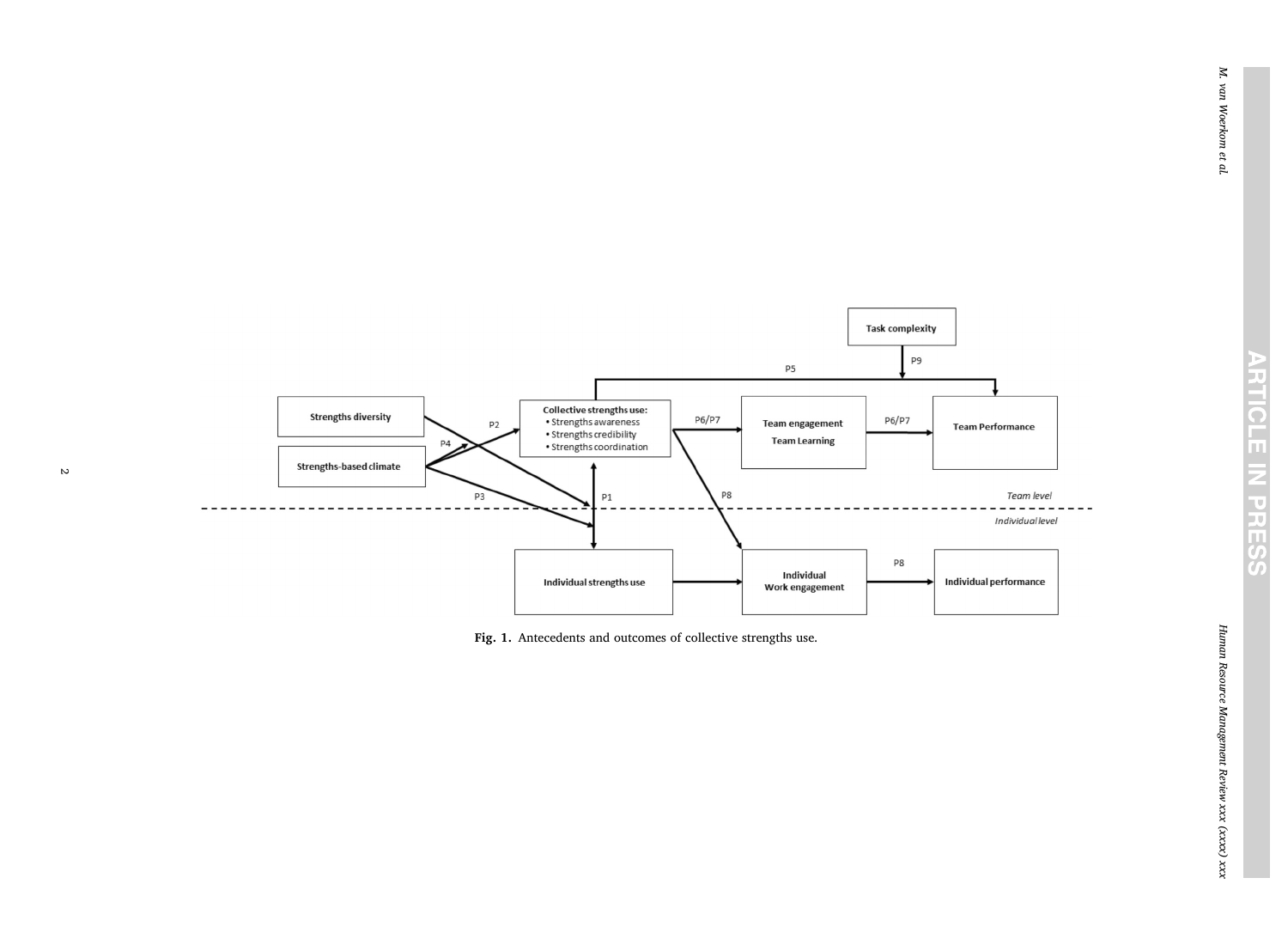## *M. van Woerkom et al.*

### *Human Resource Management Review xxx (xxxx) xxx*

We contribute to HRM theories by bringing in the positive psychology focus on positive human functioning and flourishing on multiple levels. In the HRM field, the implicit assumption is often that the greatest performance improvements can be achieved by managing dysfunctions in the workplace and fixing employee weaknesses ([Luthans, 2002](#page-13-0); [van Woerkom](#page-14-0) & Meyers, 2015). Positive psychology challenges this assumption by arguing that people can only display excellent performance when they are in a position to leverage their strengths (Buckingham & [Clifton, 2001](#page-12-0)). Moreover, in trying to understand workers from a positive psychological perspective, it becomes pertinent to consider individuals' experiences within the proximal contexts that teams provide ([West, Patera,](#page-14-0) & [Carsten, 2009](#page-14-0)). However, the potential of positive characteristics such as individual strengths in a team context have yet to be examined. Because strengths use is associated with feelings of authenticity, vigor, and excitement (Peterson & [Seligman, 2004](#page-13-0)), it includes a motivational component that may also manifest itself at the team level (e.g., by bringing about team engagement).

# **2. Strengths and individual strengths use in organizations**

Positive psychology refers to the *"science of positive subjective experience, positive individual traits, and positive institutions"* ([Seligman](#page-14-0) & [Csikszentmihalyi, 2000](#page-14-0), p. 5). To study positive individual traits, [Peterson and Seligman \(2004\)](#page-13-0) developed a classification of 24 character strengths, which are trait-like features of a person that are valued in their own right (e.g., creativity, humor, self-regulation). In this conceptualization, individuals do not necessarily need to score high on all of these character strengths, and they may even have a deficit in some of them. In general, adults will possess between three and seven 'signature strengths', referring to personality traits that a person "owns, celebrates and frequently exercises" (Peterson & [Seligman, 2004,](#page-13-0) p. 18). The authors hypothesized that the use of signature strengths in particular would lead to beneficial outcomes. This notion of signature strengths is in line with later conceptualizations of individual strengths that refer more generally to "characteristics that allow a person to perform well or at their personal best" [\(Wood et al., 2011](#page-14-0), p. 16).

In line with this notion of strengths, we argue that individual strengths are personality traits that are manifested in episodes of personal excellence, rather than in episodes of comparative excellence, where differences between persons are at play [\(Roberts,](#page-14-0) [Dutton, Spreitzer, Heaphy,](#page-14-0) & Quinn, 2005). This means that strengths can be seen as those (trait-level) personality characteristics that, when activated (state-level), are associated with the optimal functioning of a particular person. For example, when Sarah has creativity as a trait, and performs at her personal best when this trait is activated, this means she has a strength in creativity. Whether others are less or even more creative than Sarah is irrelevant. By using and being recognized for strengths, people develop their best-self concept, which refers to their cognitive representation of the qualities and characteristics they display when at their best [\(Roberts et al., 2005](#page-14-0)).

Scholars agree that strengths refer at least partly to genetic aspects that 'naturally' make people good at certain types of tasks [\(Steger, Hicks, Kashdan, Krueger,](#page-14-0) & Bouchard Jr, 2007). If individual strengths are recognized by oneself and by others, they can be cultivated through practice and through developing related knowledge and skills, so that they can eventually be productively applied. Recent studies have indicated that it is the use of individual strengths, regardless of what these strengths are, that leads to valuable individual-level outcomes. Previous studies have found associations between strengths use and outcomes such as increased work engagement and well-being (Harzer & [Ruch, 2013;](#page-12-0) Keenan & [Mostert, 2013](#page-13-0)), reduced stress and greater self-esteem ([Wood et al.,](#page-14-0) [2011\)](#page-14-0), higher self-rated performance ([van Woerkom](#page-14-0) & Meyers, 2015; [van Woerkom, Oerlemans,](#page-14-0) & Bakker, 2015) and supervisor-rated performance (Harzer & [Ruch, 2014](#page-12-0)), and lower levels of sickness absenteeism [\(van Woerkom, Bakker,](#page-14-0) & Nishii, 2016).

Strengths use is likely to lead to higher levels of performance because it brings about work engagement, which has been defined as "a positive, fulfilling, work-related state of mind that is characterized by vigor, dedication, and absorption" ([Schaufeli, Salanova,](#page-14-0) González-Romá, & [Bakker, 2002](#page-14-0), p. 74). Strengths use allows a person to perform at his or her personal best ([Wood et al., 2011](#page-14-0)) and instills feelings of authenticity and energy (Linley & [Harrington, 2006](#page-13-0)). Thereby, strengths use leads employees to put more effort and energy into their work (vigor), take pride and find inspiration in the work activities they pursue (dedication), and immerse themselves fully in their tasks (absorption) ([Schaufeli et al., 2002\)](#page-14-0). Several studies have provided evidence for a positive relation between strengths use and work engagement (Botha & [Mostert, 2014](#page-12-0); Harzer & [Ruch, 2013, 2014](#page-12-0); [Stander et al., 2014;](#page-14-0) [van Woerkom, Oer](#page-14-0)lemans, & [Bakker, 2016\)](#page-14-0).

The relationship between work engagement and performance can be explained by the 'happy-productive worker thesis' and the broaden-and-build theory of positive emotions ([Fredrickson, 1998, 2001\)](#page-12-0). According to the former, workers who experience positive states perform better than their less happy colleagues (Cropanzano & [Wright, 2001\)](#page-12-0) because they set higher goals, invest more effort in these goals and are better at mobilizing social resources that may help them achieve these goals. Moreover, the broaden-and-build theory [\(Fredrickson, 1998, 2001](#page-12-0)) proposes that positive states promote approaching and exploring behaviors, potentially motivating employees to engage in innovative work behaviors or in extra-role behaviors such as helping colleagues. A meta-analysis has corroborated the positive relationship between work engagement and respectively task- and contextual performance ([Christian, Garza,](#page-12-0) & [Slaughter, 2011\)](#page-12-0).

# **3. Applying individual strengths in a team context: towards collective strengths use**

Just because the relation between strengths use and optimal functioning holds at the individual level, does not necessarily mean that it holds at the team level too (Klein & [Kozlowski, 2000\)](#page-13-0). Working in a team implies that various individuals share common goals, exhibit task interdependencies, and interact socially [\(Kozlowski](#page-13-0) & Bell, 2013), which makes an understanding of the effects of individual strengths use in a team context increasingly complex. An individual team member who uses her strengths in a way that is optimal for her own needs, for instance, may harm rather than benefit team performance because her actions may leave some team tasks neglected, overstaffed, or passed on to other team members who do not have a strength in this area. We can compare this situation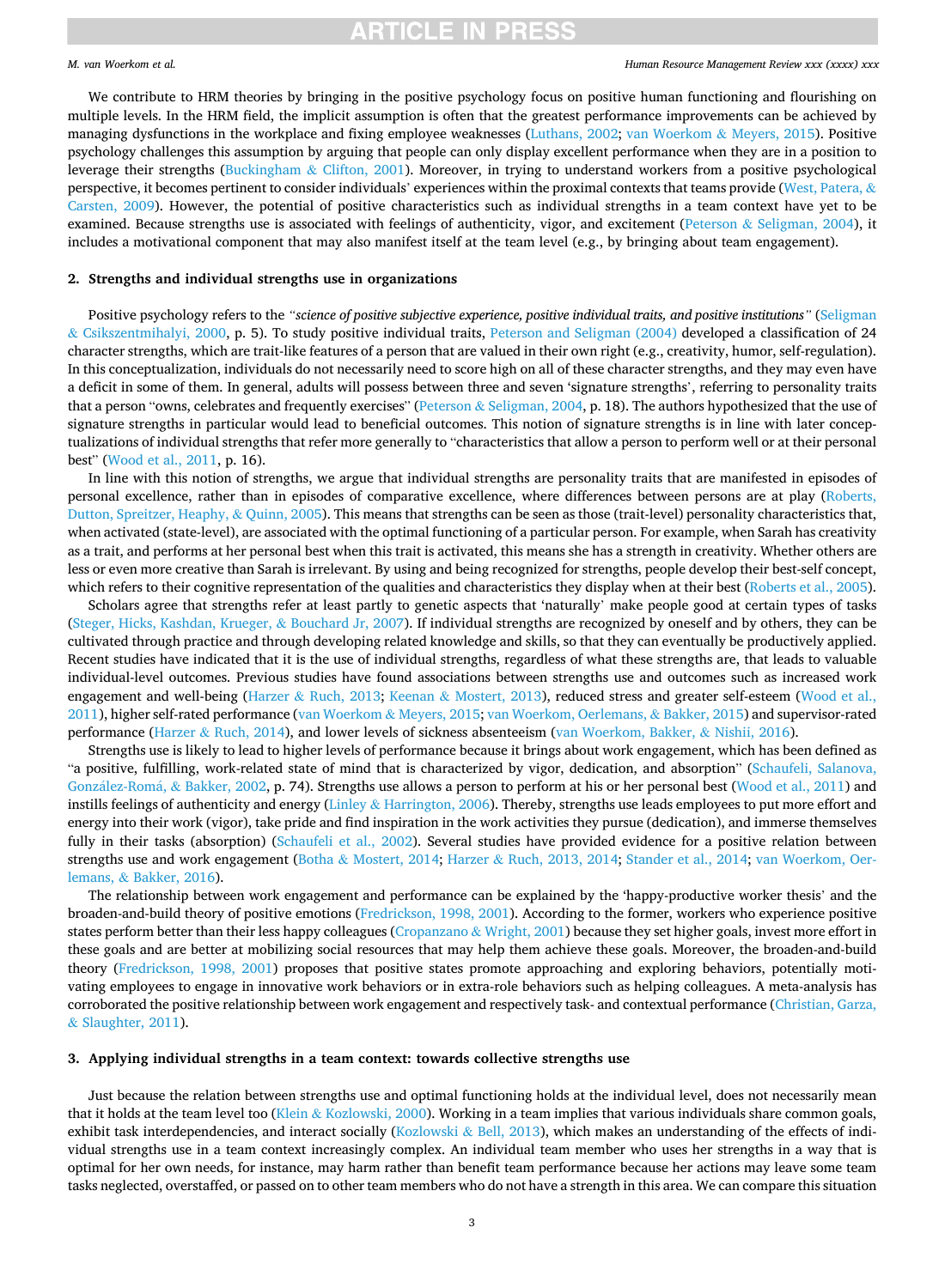# ICI E IN PRES

# <span id="page-3-0"></span>*M. van Woerkom et al.*

### *Human Resource Management Review xxx (xxxx) xxx*

to a jazz ensemble in which all musicians are highly skilled and sound fantastic as individuals. When playing together, however, they may sound awful when all individuals decide to play to their own strengths. For this reason, simply aggregating individual-level strengths use to the unit level is inadequate if we want to understand collective strengths use.

Instead, we draw on literature on emergence to argue that individual level strengths use triggers dynamic and complex interaction processes between team members, which, over time, will lead to a manifestation of collective strengths use at the team level [\(Kozlowski et al., 2013\)](#page-13-0). The underlying assumption is that all team members possess specific strengths that can potentially be applied in the pursuit of collective goals. However, we argue that not those strengths in themselves, but rather the use of these strengths may be seen as a collective property to the extent that there is a collective awareness of the variety of individual strengths that are represented in the team (strengths awareness), reliance on and trust in those strengths in the execution of tasks (credibility), and coordination of tasks and the allocation of team roles based on these strengths (coordination).

Key to collective strengths use is that both the individual and the team need to benefit from it. This means that teams need to become aware and develop trust in the strengths of team members that are applicable in the context of the team. When collective strengths use is high, this does not necessarily imply that all strengths of all team members will be noticed or deemed relevant in the context of the team. However, it does imply that an effort is made to identify individual strengths of team members that are relevant for central team tasks or processes, that team members have trust in those strengths, and that team tasks are distributed in line with the strengths of the team members.

If both the individual and the team benefit, team members can still be at their best because they get the opportunity to apply at least some of their strengths, even though not all of their strengths may find an application within the team. In line with this reasoning, prior research has indicated that individuals do not need to use all of their strengths at any time to be at their best (Harzer & [Ruch, 2012](#page-12-0)). In cases where individual strengths profiles are totally incompatible with the team task, this would indicate a bad fit, and would prevent employees from being at their best. In these extreme cases, it may be a better option to look into opportunities to move into positions/ teams where a better fit between individual strengths and team tasks can be achieved.

We have based the elements of collective strengths use (i.e. awareness, credibility and coordination) on prior work on Transactive Memory Systems (TMS), refering to the knowledge possessed by members of a group combined with a shared awareness of who knows what within the group [\(Lewis, 2003](#page-13-0)). This work has highlighted that the three features specialization, credibility, and coordination are required for teams to make optimal use of their combined knowledge ([Lewis, 2003\)](#page-13-0). Specialization refers to the differentiated structure of members' knowledge and to the awareness that team members have about who possesses what specialized knowledge. Credibility refers to the trust that team members have in the reliability of that knowledge, whereas coordination helps them organize the differentiated knowledge effectively when accomplishing team tasks.

Even though collective strengths use has a structure similar to that of TMS, there are crucial differences between the individuallevel resources that are central in both concepts (knowledge/ expertise versus strengths) that have implications for each of the features of collective strengths use (strengths awareness, credibility, and coordination). First, whereas team members can localize knowledge by comparing the expertise of each team member to that of the others (O'[Leary-Kelly, 1998\)](#page-13-0), strengths can only be localized by examining within-person fluctuations in optimal functioning ([Roberts et al., 2005](#page-14-0)). Second, team members can develop calculusbased trust in another person's knowledge based on credible information regarding the competence of another in the form of externally recognized certificates or diplomas [\(Rousseau, Sitkin, Burt,](#page-14-0) & Camerer, 1998). This is not the case for strengths. Trust in a particular



**Fig. 2.** Identifying group members' strengths at the between-persons level versus the within-person level.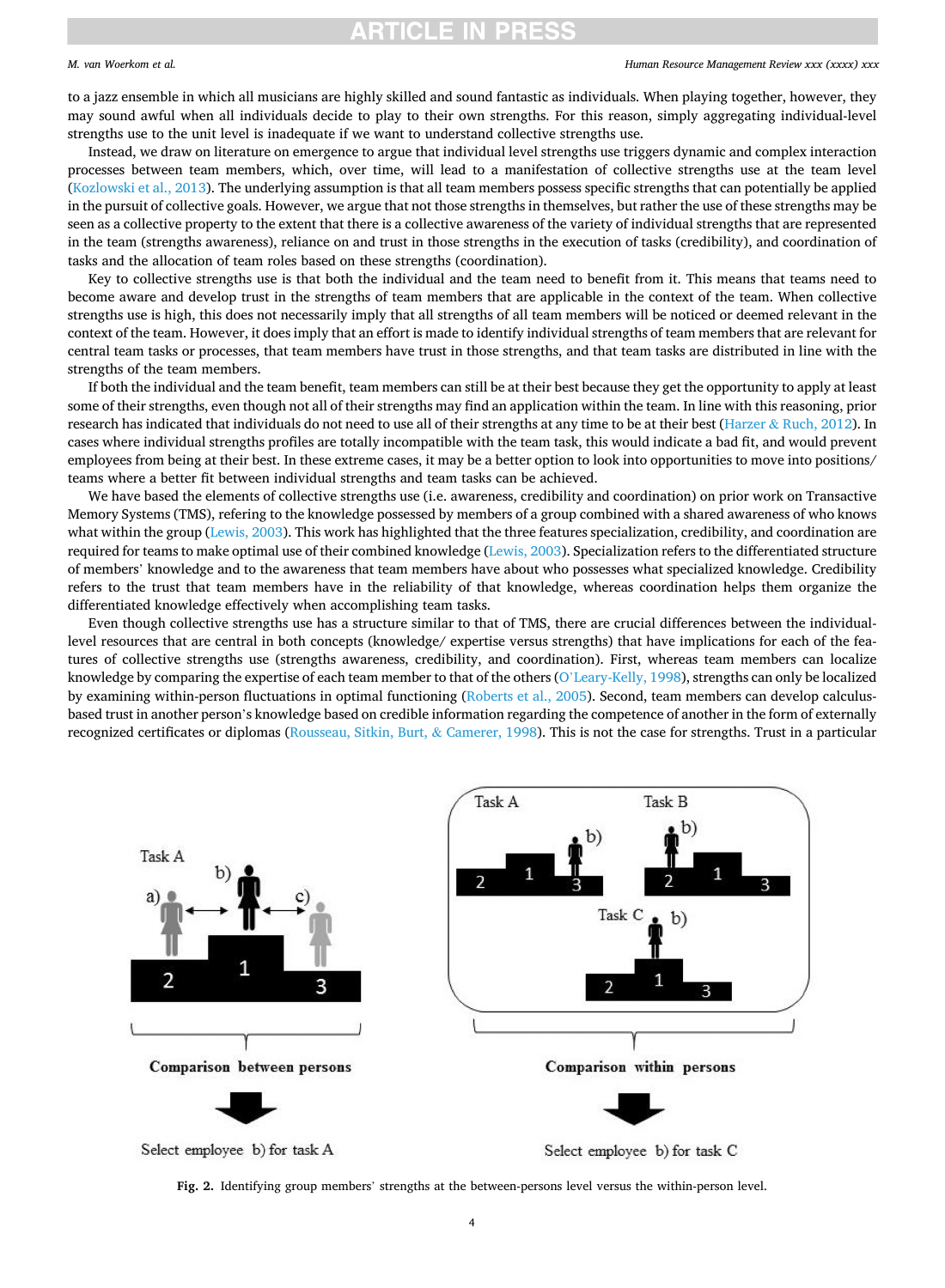# *M. van Woerkom et al.*

### *Human Resource Management Review xxx (xxxx) xxx*

strength is purely based on repeated interactions between individuals over time (relational trust; [Rousseau et al., 1998](#page-14-0)), through which the involved parties obtain direct personal experience and information, and this trust is most likely to develop when team members see the benefits of this strength for the team as a whole. Third, whereas knowledge and expertise usually refer to task-relevant attributes, the task-relevance of strengths may be less obvious. Although these strengths may, in some cases, be related to the team task, they may also be associated with the social processes or team roles that are needed to get the job done (e.g., humor, persistence, creativity). Below, we discuss each of the features of collective strengths use.

## *3.1. Strengths awareness*

Strengths awareness refers to the shared knowledge that team members have about who possesses which strengths. Group members usually determine the relative expertise of other group members through social comparison processes (O'[Leary-Kelly, 1998](#page-13-0)) that allow them to develop perceptions of the performance level rankings within the group. However, because individual strengths refer to characteristics that become manifest in episodes of personal rather than comparative excellence, the process of discerning which of an individual's strengths is best in the immediate team context is quite different, as is illustrated in  $Fig. 2$ . For example, a worker may conclude that her colleague Roxanne (worker b in the figure) has a strength in perseverance because Roxanne is the most perseverant person in her team. However, individual strengths can only be identified by analyzing the situations in which people are at their personal best. Even though Roxanne is the most perseverant person in the team, perseverance may not be one of her strengths because it does not allow her to function at her personal best ([Wood et al., 2011](#page-14-0), p. 16). A within-person level of analysis of optimal performance may lead to the conclusion that Roxanne has a strength in critical thinking because Roxanne is thriving every time she can play the role of devil's advocate in discussions about proposed policies (task C in the figure).

Several instruments that are based on strengths classifications, are available for identifying individual strengths, for example, the VIA-IS assessment that measures 24 character strengths (Peterson & [Seligman, 2004](#page-13-0)) or the Strengths Finder 2 [\(Rath, 2007](#page-13-0)). Alter-natively, open-ended approaches are available, such as the feedforward interview ([Bouskila-Yam](#page-12-0) & Kluger, 2011) or the reflected best-self exercise ([Roberts et al., 2005](#page-14-0)). All these instruments and approaches are based on within-person levels of analysis, identifying personality traits that are manifested in episodes of personal excellence, rather than in episodes of comparative excellence, where differences between persons are at play ([Roberts et al., 2005](#page-14-0)). The importance of strengths awareness is supported by studies that note that a group's ability to recognize the capabilities of its members is vital to the group's performance (Bottger & [Yetton, 1988; Einhorn,](#page-12-0) Hogarth, & [Klempner, 1977](#page-12-0); [Libby, Trotman,](#page-13-0) & Zimmer, 1987; Yetton & [Bottger, 1982\)](#page-14-0). However, proper strengths recognition is not self-evident, as indicated by research that shows that dominance, assertiveness [\(Littlepage, Robison,](#page-13-0) & Reddington, 1997; [Littlepage,](#page-13-0) [Schmidt, Whisler,](#page-13-0) & Frost, 1995), a white skin color, or a male gender [\(Fiske, Cuddy, Glick,](#page-12-0) & Xu, 2002) are often mistaken for expertise. These types of biases are likely to also play a role in the recognition of strengths, particularly when these strengths do not match stereotypes – for example, recognizing bravery as a strength of a female team member (Eagly & [Karau, 2002](#page-12-0)).

Team members can learn about the expertise of other team members by learning about their formal qualifications (e.g., their educational background and work experience) or by exchanging information with them. The process by which team members learn about the strengths of other team members is more complicated because there is no external validation of these strengths in the form of formal qualifications or work experience, and this process is therefore dependent on the strengths use of individual team members. The strengths of coworkers may go unnoticed when individuals working in team contexts forego their individual identities to take on the identity of the team (Smith & [Berg, 1987;](#page-14-0) Terrion & [Ashforth, 2002\)](#page-14-0). Individual strengths may also be overlooked because some strengths (e.g., modesty, sense of humor) are primarily relevant for facilitating team processes (cf. contextual performance) and not for executing the core team tasks. Because organizational reward systems often focus on task rather than contextual performance ([Ber](#page-11-0)[geron, 2007\)](#page-11-0), team members may be primed to only recognize strengths that directly contribute to core tasks. This may result in the team missing out on strengths that are key to the facilitation of essential team processes (e.g. a team member with a strength in optimism might motivate the team to persevere in times of adversity). Because the success of work units often depends on these types of facilitative processes (Grant & [Patil, 2012](#page-12-0); [Li, Zhao, Walter,](#page-13-0) & Zhang, X.-A., & Yu, J., 2015), this would lead to suboptimal team performance.

Gaining awareness of other's strengths is dependent on their strengths use (or: strengths display), and one's own ability to spot strengths in others. This ability differs from person to person, is built gradually with age and experience, comes more naturally to people with certain personality types (e.g., people high in agreeableness and positive affectivity), and depends largely on one's general knowledge about strengths ([Linley, 2010\)](#page-13-0).

Learning about the strengths of coworkers is feasible by enhancing team members' general awareness and vocabulary of strengths, making them better capable of strengths spotting, referring to the intentional observation of strengths within the stories, interactions, and behaviors of others [\(Niemic, 2014](#page-13-0)). This can be accomplished by using the instruments and approaches as described above (e.g. VIA-IS, feedforward interview, reflected best-self), but also by paying attention to the physical, facial and voice cues that are associated with strengths deployment, such as better posture, more fluid and dramatic hand gestures, eyes widening, increased smiling, and a higher pitched voice [\(Linley, 2008](#page-13-0); [Biswas-Diener, Kashdan,](#page-11-0) & Lyubchik, 2017). At the moment team members observe a strength in coworkers, they can seek a conversation with the person that they observed, offering insights or asking questions about the potential strength at hand, to find out the extent to which the observed person, him- or herself, identifies with a particular strength [\(Biswas--](#page-11-0)[Diener et al., 2017](#page-11-0)).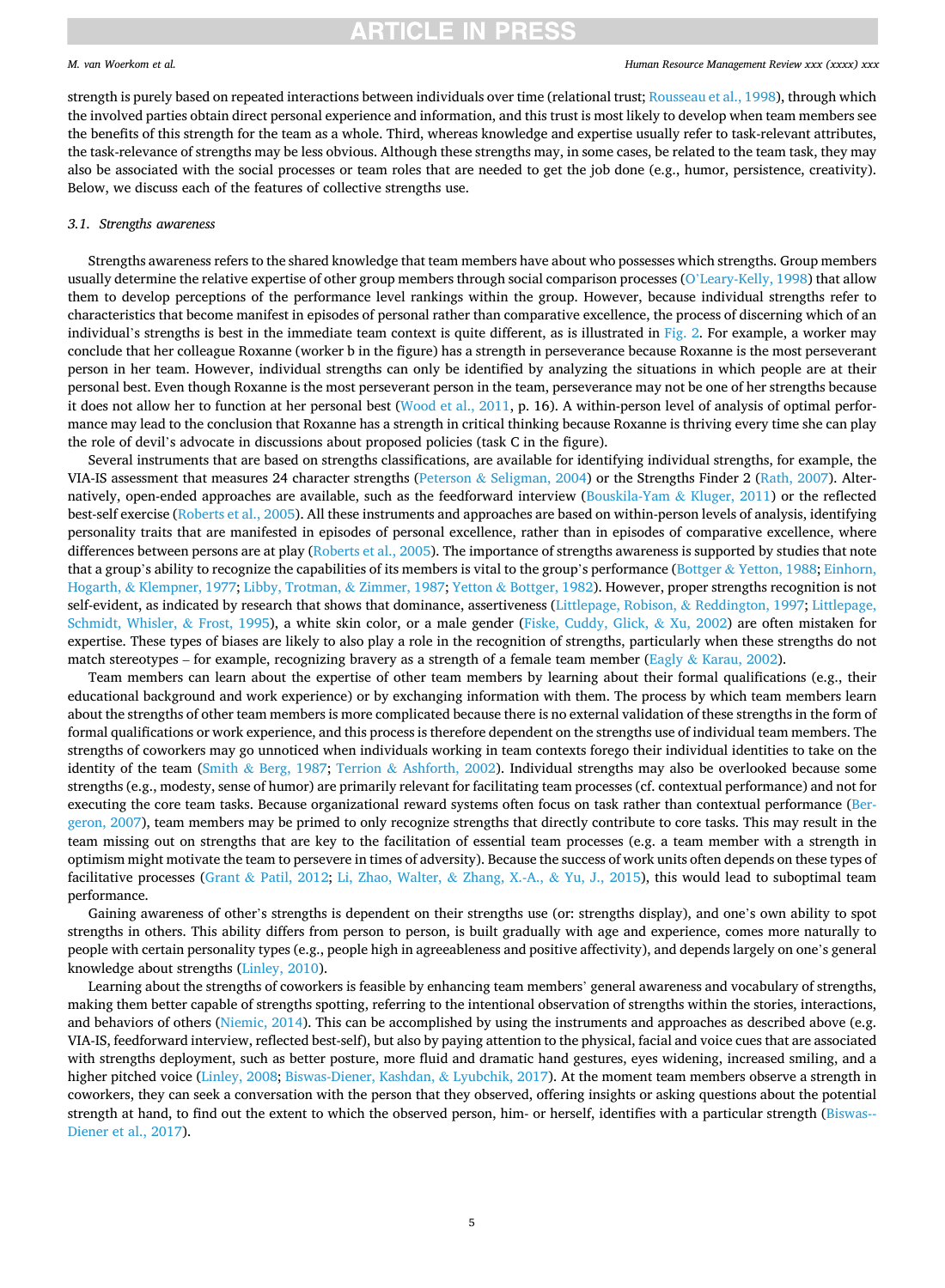## *M. van Woerkom et al.*

### *Human Resource Management Review xxx (xxxx) xxx*

# *3.2. Strengths credibility*

Strengths credibility reflects the extent to which team members are confident in relying on the strengths of other team members. Whereas the credibility of the knowledge of individual team members will be partly based on formal qualifications such as diplomas, certificates and licenses, this is not the case when it comes to the credibility of their strengths. Strengths credibility is based on processes of encoding strengths of team members, storing knowledge about this, and retrieving this knowledge to identify a team member with a specific strength and turning to this person when needed. If a specific strength of a team member has been applied to the benefit of the team, mutual domain-specific trust ([Mayer, 1995\)](#page-13-0) will develop and team members will start to rely on this strength in their task execution. The higher the level of trust in the strengths of co-workers, the higher the risk workers will be prepared to take in depending on these strengths.

The credibility of specific strengths is likely to be strongly dependent on the specific tasks, goals, or functions of the group ([Cottrell,](#page-12-0) [Neuberg,](#page-12-0) & Li, 2007). This implies that team members will only value strengths of team members when these are deemed relevant for the completion of a particular task or for engagement in a particular social interaction. For instance, a person with a strength in creativity might be appreciated in a team that has to come up with an innovative product, whereas a person with a strength in humility might be less valued.

The importance of strengths credibility in teams is supported by research showing that appreciation of others' strengths facilitates effective team functioning ([Owens, Johnson,](#page-13-0) & Mitchell, 2013) because it allows workers to go beyond their inclination to compare themselves or compete with others when interacting, and it prevents them from feeling threatened by them. Another study shows that the mutual recognition by team members that they respect, value, and affirm the strengths, talents and skills of their co-workers, enhances the effective functioning of work teams because it makes it easier to agree about who will do which tasks and with whom to coordinate actions [\(Grutterink, Van der Vegt, Molleman,](#page-12-0) & Jehn, 2013). Because strengths help people define who they are and are a central and positive aspect of their work identity [\(Roberts et al., 2005\)](#page-14-0) and because people strive to maintain a positive identity ([Dutton, Roberts,](#page-12-0) & Bednar, 2010), mutual recognition of strengths is a strong motivational force in work teams [\(Grutterink](#page-12-0) [et al., 2013](#page-12-0)).

The emergence of affective trust in teams, which is strongly related to team performance, is driven by extra role behaviors, whereas the emergence of cognitive trust is driven by in-role behaviors [\(Webber, 2008\)](#page-14-0). By integrating strengths-spotting exercises in team building activities, team members might become more aware of the extra-role and in-role behaviors of their coworkers, thereby enhancing the team trust.

# *3.3. Strengths coordination*

Individual team members may use their strengths in a way that is optimal for their own needs but suboptimal for serving the team's needs, just as employees may craft there job in ways that benefit or hurt the organization ([Wrzesniewski](#page-14-0) & Dutton, 2001). For instance, when a software engineer decides to craft her job in line with her strengths by focusing on her analytical tasks, this might come at the cost of her communication with clients. The strengths use of some group members may also limit the strengths use of other team members. This could happen, for instance, when in a team of secretaries, two persons have a strength for leadership but only one seizes the opportunity to lead a project team that tests a new electronic scheduling system.

Strengths coordination refers to an effective, orchestrated use of the strengths of individual team members to complete the group task [\(Lewis, 2003](#page-13-0)), thereby ensuring a match between the strengths use of individuals in the team and the team task. In a team with a high level of collective strengths use, team members work together in a well-coordinated fashion and have few misunderstandings about the different roles of individuals within the team. By retrieval processes, group members may use the developed team knowledge to find a team member who has a strength that matches the task, allowing them to specialize in their areas of greatest ability while being able to draw upon the strengths of other team members.

Strengths coordination may occur by collectively crafting the jobs of team members in line with the strengths of the members and with the shared objectives of the group [\(Kooij, van Woerkom, Wilkenloh, Dorenbosch,](#page-13-0) & Denissen, 2017; [Leana, Appelbaum,](#page-13-0) & [Shevchuk, 2009](#page-13-0); [Tims, Bakker, Derks,](#page-14-0) & van Rhenen, 2013). This implies that team members will jointly determine how to distribute and alter job tasks and team roles in line with team members' strengths to achieve a shared goal. Strengths coordination may also involve explicit agreements regarding who will complete particular aspects of a task ([Leana et al., 2009\)](#page-13-0). These agreements are meant to give individuals task-related roles that not only fit their unique strengths (e.g., a person with a high level of zest may be asked to chair team meetings) but also serve a relevant function for the group (Hornsey & [Jetten, 2004](#page-12-0)). Although strengths coordination may be more difficult in larger monodisciplinary groups, there is often sufficient scope to ascribe informal roles based on strengths (e.g., the 'funny one' or the 'prudent one') that serve the group as a whole (Hornsey & [Jetten, 2004\)](#page-12-0).

Strengths coordination may present a dilemma for teams when task-related strengths of team members are associated with their personal excellence but not with their comparative excellence. This implies that although an individual team member has a strength that matches a specific team task, other team members are more proficient in this task. On the one hand, it is advantageous to match particular aspects of the team task to the strengths of team members because doing so has important motivational benefits. On the other hand, it is advantageous to match tasks based on the abilities of team members. This dilemma may be solved by mentoring or by assigning tasks to paired employees, with one employee having a strength that matches the task and one employee having an ability (but not necessarily a strength) that matches the task. Given that learning curves tend to be steep when people get the chance to further their strengths (Peterson & [Seligman, 2004\)](#page-13-0), it can be expected that eventually the particular strength will be associated not just with personal excellence but also with comparative excellence.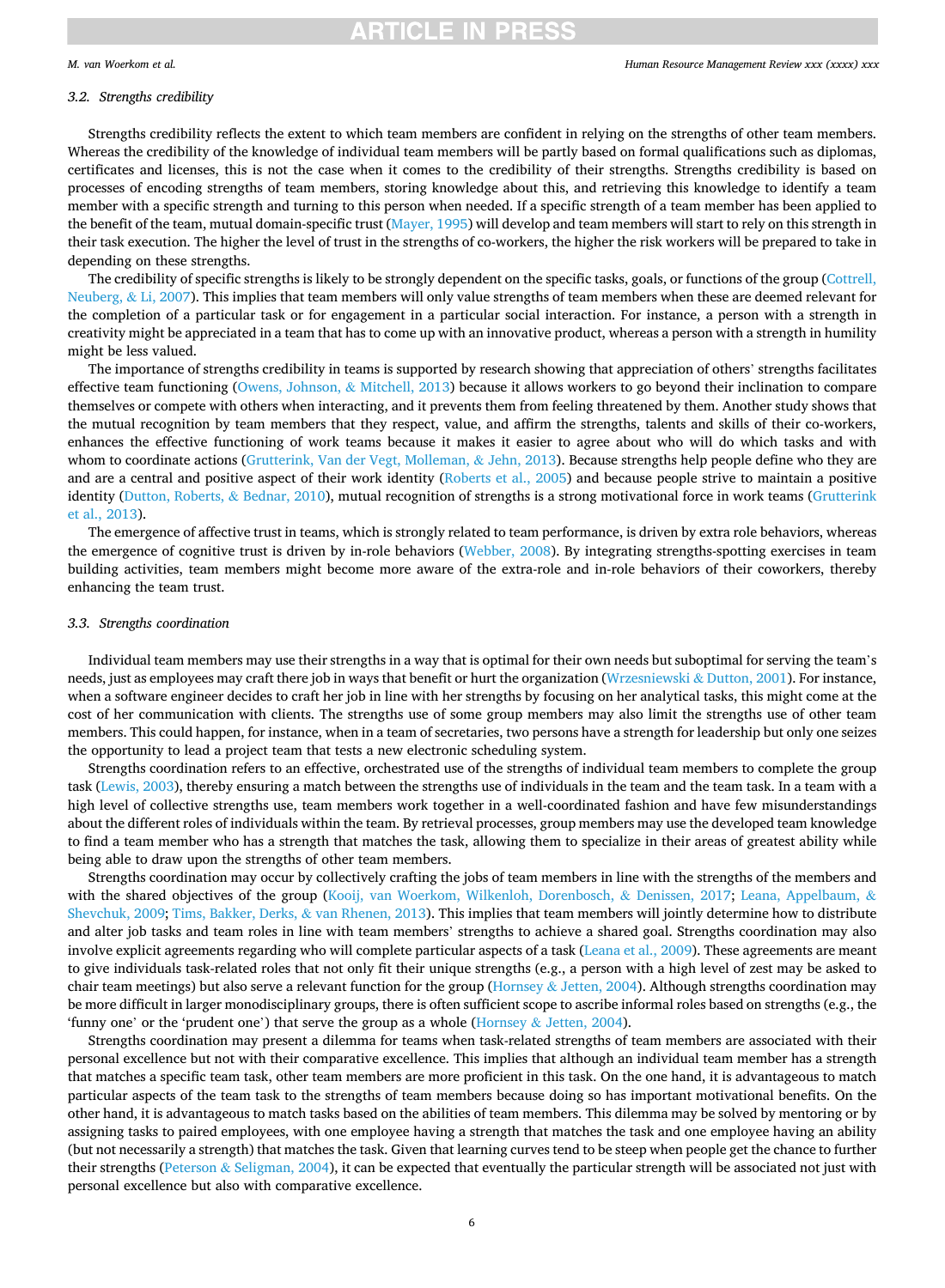# **4. The relationship between individual and collective strengths use**

Collective strengths use is an emergent phenomenon because it originates in the strengths use of individual team members, is amplified by their interactions associated with identifying, relying on, and coordinating strengths in the team in relation to situational demands, and is manifested as a higher-level collective phenomenon (cf. Kozlowski & [Klein, 2000](#page-13-0)). This implies that the strengths use of individual team members triggers dynamic interaction processes that, in the long run, lead to the establishment of collective strengths use at the team level. It also implies that collective strengths use is to some part dependent on individual strengths use. Individual strengths that are not used or are even suppressed are unlikely to be recognized and known by others. When individuals do not use their strengths in the team because they deem it inappropriate in light of the organizational culture, the social norms of the team, or the task demands, they may prioritize fitting in at the expense of their authenticity [\(Lee, Gino, Cable,](#page-13-0) & Staats, 2016), thereby making their strengths unavailable as resources to the team. If individual team members use their strengths, however, other team members may observe them do so, which can set in motion a range of processes that contribute to building collective strengths use. Imagine, for instance, that Anna uses her strengths of structuring and analyzing to prepare a presentation for a client. Her colleague Henry notices that Anna is at her absolute best during this presentation. Henry's observation can subsequently open up a conversation about Anna's strengths. Henry may feel inclined to compliment Anna on her successful presentation, and may ask further questions about what made her excel. This directly increases Henry's awareness of Anna's strengths. Indirectly, it may contribute to the awareness of other team members too if they overhear this conversation, or if Henry happens to tell them about it afterwards. Hearing Henry talk about Anna's strengths may also increase the credibility of Anna's strengths in the team, because Henry is a source of external validation. If, in the future, Henry has to present information in a structured manner, he may seek to collaborate with Anna to draw on these unique strengths. A successful collaboration would then further validate Anna's strengths in the eyes of Henry (and others). Over time, if such processes of observation, communication, and collaboration unfold between the different (sets of) members of Henry's and Anna's team, collective strengths use (mutual strengths awareness, credibility, and coordination) can eventually manifest at the team level. We see collective strengths use as a gradual scale instead of a dichotomy, meaning that there is not a hard cut-off point for when the strengths use in the team is collective. We base this approach on prior work on transactive memory systems (e.g., [Lewis, 2003\)](#page-13-0). In line with this work, we would argue that the higher the team aggregate of strengths awareness, credibility, and coordination the more functional/effective collective strengths use would be. Once manifested, collective strengths use will likely also facilitate individual strengths use, which means that we reason that individual and collective strengths use are reciprocally related. In particular, team-level strengths coordination can be a strong predictor of individual strengths use because it entrusts individuals with tasks that fit their strengths. Furthermore, when developing team knowledge about who possesses which strengths (strengths awareness), team members may help each other develop strengths awareness, thereby increasing the possibilities for making better use of their individual strengths. Recognizing and affirming an individual team member for making a distinct contribution (strengths credibility) may stimulate this individual to draw from strengths that she may not have seen as core to her self-concept or that she might not have applied frequently to the team context [\(Lee et al., 2016\)](#page-13-0). Although self-reflection on times when one is at one's best enhances strengths awareness, research has indicated that best-self activations are more effective when they contain information received from others ([Cable, Lee, Gino,](#page-12-0) & Staats, 2015). This may be partly so because best-self activations produce strong positive emotions, thereby inducing changes in self-knowledge [\(McAdams, 1988; Poole, Gioia,](#page-13-0) & Gray, 1989).

**Proposition 1**. Individual and collective strengths use are reciprocally related.

# **5. Context factors that contribute to the emergence of collective strengths use**

Several team and task characteristics may be relevant for the emergence of collective strengths use. For instance, just as task interdependence was found to be a critical prerequisite to the development of TMS ([Zhang, Hempel, Han,](#page-14-0) & Tjosvold, 2007), it may also increase the need to learn about and trust the strengths of other team members. The reason for this is that in interdependent teams, individual team members cannot complete the team task by employing only their own strengths. Furthermore, in line with research suggesting that groups are better at recognizing expertise when they have been together longer ([Hollenbeck et al., 1995;](#page-12-0) [Littlepage](#page-13-0) [et al., 1997\)](#page-13-0), team longevity or tenure may increase the chances that team members get to know the strengths of the other persons in their team. However, our aim is not to provide a comprehensive account of all possible constraints of the emergence of collective strengths use but rather to focus on the concrete role that organizations may play in stimulating the emergence of collective strengths use. To this end, we focus on a strengths-based climate and strengths diversity as relevant constraining factors that may influence the emergence of collective strengths use.

# *5.1. Strengths-based climate*

An important factor that influences the emergence of collective strengths use is a strengths-based team climate (cf. [van Woerkom](#page-14-0)  $\&$ [Meyers, 2015\)](#page-14-0), which refers to team members' shared perceptions of strengths-based human resource philosophies [\(Arthur](#page-11-0) & Boyles, [2007\)](#page-11-0) in terms of appreciation for their strengths and opportunities to identify, develop, and use their strengths. A strengths-based climate can be seen as a more specific form of an inclusive climate. Whereas an inclusive climate is characterized by the shared belief that people's diverse demographic backgrounds are valuable resources that should be used to achieve the organization's strategic goals [\(Nishii, 2013\)](#page-13-0), a strengths-based-climate focuses on the value of strengths diversity as a source of learning and competitive advantage.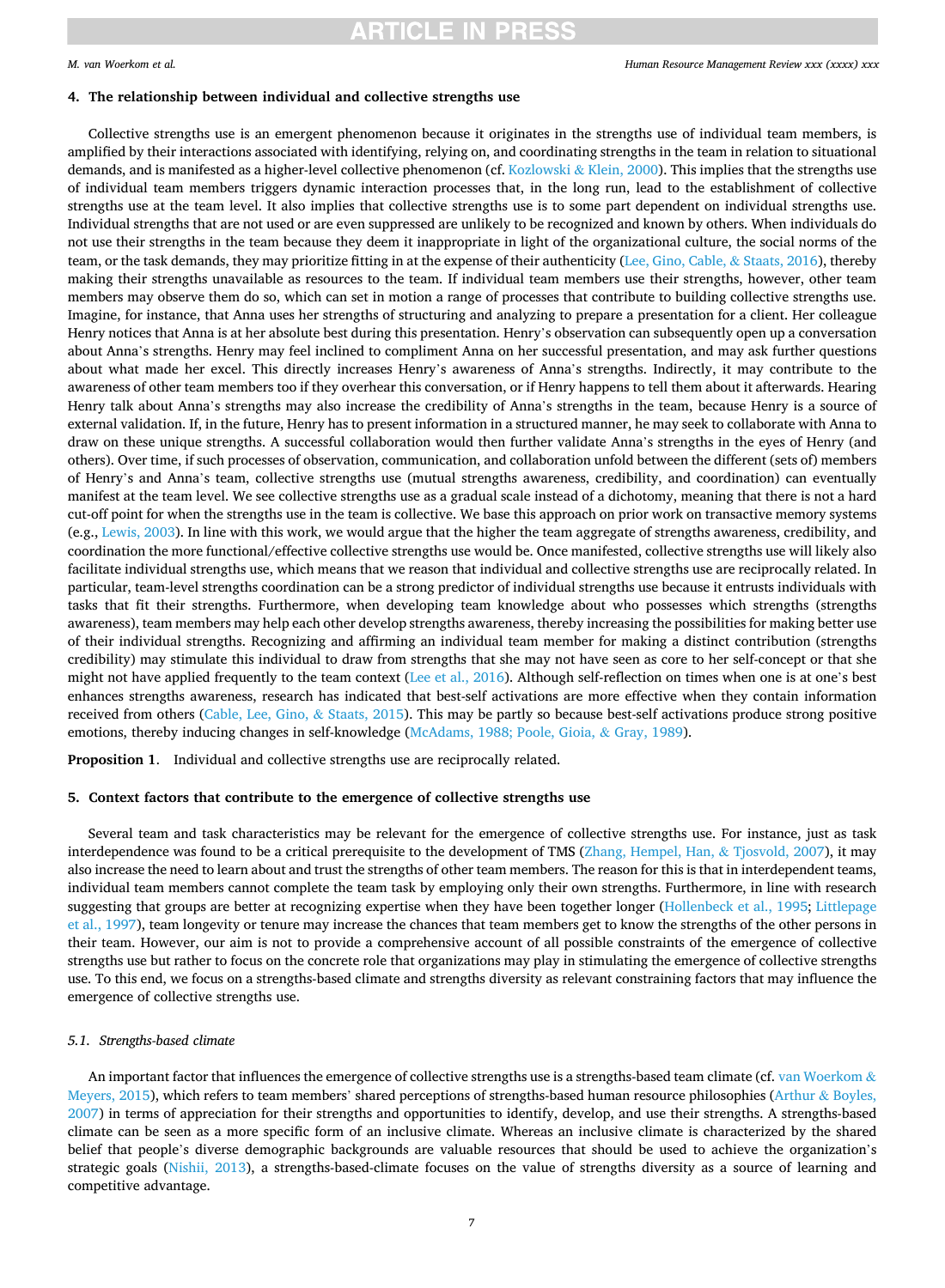## *M. van Woerkom et al.*

### *Human Resource Management Review xxx (xxxx) xxx*

Several human resource practices may bring about a strengths-based climate. For example, recruitment and selection practices that are informed by knowledge about the strengths of applicants and knowledge about the strengths that are lacking in the team will enhance the opportunities for strengths use. Socialization practices that recognize and highlight newcomers' strengths at the very beginning of the employment relationship ([Cable, Gino,](#page-12-0) & Staats, 2013) will contribute to strengths appreciation. Bottom-up processes of job (re)design such as job crafting ([Wrzesniewski](#page-14-0)  $&$  Dutton, 2001) and idiosyncratic (i-deals) that individuals negotiate with their team leader and coworkers [\(Lai, Rousseau,](#page-13-0) & Chang, 2009; [Rousseau, 2005](#page-14-0)) will allow for more opportunities to customize job content to individual strengths. Additionally, strengths-based performance appraisals ([Bouskila-Yam](#page-12-0) & Kluger, 2011) aimed at discovering unique task-relevant qualities of team members can maximize the opportunity for workers to create a job role in which they can use their strengths to contribute to the team task.

To get team members to reflect on each other's strengths, and thereby create a strengths-based climate, several practices can be used. For instance, team members can conduct feedforward interviews with each other [\(Bouskila-Yam](#page-12-0) & Kluger, 2011), in which the interviewee is encouraged to describe an experience at work during which they felt energized and identify the individual strengths that were responsible for this experience. Alternatively, team members can do reflected best-self exercises [\(Roberts et al., 2005](#page-14-0)) in which they ask coworkers in their team for feedback on when they saw them at their best and what is was that they saw them doing. Another option is that team members first identify their own strengths by filling in a questionnaire that is based on a strengths classification (e. g. the VIA-IS assessment, (Peterson & [Seligman, 2004](#page-13-0)) or the Strengths Finder 2 (Rath, 2007) and then share the results with their colleagues in the team.

It is likely that a strengths-based climate will facilitate the emergence of collective strengths use (see [Fig. 1](#page-1-0)). In a strengths-based climate, individuals are not expected to conform to the dominant norms of the culture in order to be treated as an insider. Therefore, a strengths-based climate may increase the ability of the team to recognize and appreciate particular strengths of team members that may seem unusual in light of the dominant team culture or that would be seen as irrelevant to the task without such a climate. Following social identity theory (Tajfel & [Turner, 1986](#page-14-0)), when workers feel that they are an accepted member of the group, they will attribute positive characteristics to other members of the in-group, thereby facilitating the recognition of strengths (strengths awareness). The feeling of belongingness also brings about trustworthiness among group members ([Brewer, 2007](#page-12-0)), thereby enhancing reliance on strengths (credibility) and task allocation in line with individual strengths (coordination). Additionally, applying performance appraisals or socialization practices where workers are stimulated to reflect on their own strengths makes it more likely that they will develop a greater sensitivity for the strengths of others in their team as well, thereby facilitating collective awareness of the strengths of team members (strengths awareness) and trust in those strengths (credibility). Finally, stimulating workers to create a job role in which they can use their strengths to contribute to the team task makes the matching of team members to tasks more effective (coordination).

**Proposition 2**. A strengths-based climate is positively related to collective strengths use.

It is likely that a strengths-based climate will not only be directly related to collective strengths use, but will also facilitate the process by which the strengths use of individual team members will eventually lead to collective strengths use. When individual team members display their strengths in the context of the team, a strengths-based climate will help the other team members to recognize and appreciate these strengths, and to find an application for these strengths that may benefit the team as a whole.

**Proposition 3**. A strengths-based climate will strengthen the positive relationship between individual and collective strengths use.

## *5.2. Strengths diversity*

Generally speaking, two types of diversity in teams have been studied. Surface level diversity refers to demographic differences among team members that are highly visible and can therefore be easily observed. Especially demographic characteristics are thought to reflect underlying differences, and can therefore evoke individual prejudices, biases, or stereotypes (Fiske & [Neuberg, 1990](#page-12-0)), leading to stereotyping and equity issues. Deep-level diversity, by contrast, refers to less readily apparent diversity based on psychological features of work team members [\(Harrison, Price, Gavin,](#page-12-0) & Florey, 2002). It is likely that deep-level diversity is less problematic regarding stereotyping and equity issues. Various psychological features are so unique for an individual that they do not provide a basis for subgroup formation, and categorization, given that "everybody is different" (Van der Vegt & [Bunderson, 2005\)](#page-12-0).

Because strengths refer to personality traits that are manifested in episodes of personal excellence, strengths diversity can be seen as a form of deep-level diversity and refers to differences in the individual strengths that team members possess. Similar to the idea that teams can have a more or less differentiated structure of knowledge or expertise [\(Hollenbeck et al., 1995](#page-12-0); [Lewis, 2003](#page-13-0)), we assume that the available strengths in a team can vary from homogenous to heterogeneous. This assumption is in line with strengths theories proposing that people will vary from one another in the features of their personality that are associated with their optimal functioning [\(Biswas-Diener et al., 2017](#page-11-0)). We expect to find a higher strengths diversity or heterogeneity in multidisciplinary than in monodisciplinary teams, because research on the personality-vocational interest relationship suggests that people with similar strengths are attracted to similar work disciplines ([Costa, McCrae,](#page-12-0) & Holland, 1984).

The relationship between individual strengths use and collective strengths use may be moderated by strengths diversity, in such a way that a higher level of strengths diversity is more beneficial for the emergence of collective strengths use. The combination of different individual strengths means that each member adds unique attributes that are necessary for the team to be successful (Muchinsky & [Monahan, 1987\)](#page-13-0). If team members recognize this, they may be more eager to engage in strengths coordination to make optimal use of the unique attributes. In addition, they may also be more willing to rely on other team members for certain aspects of the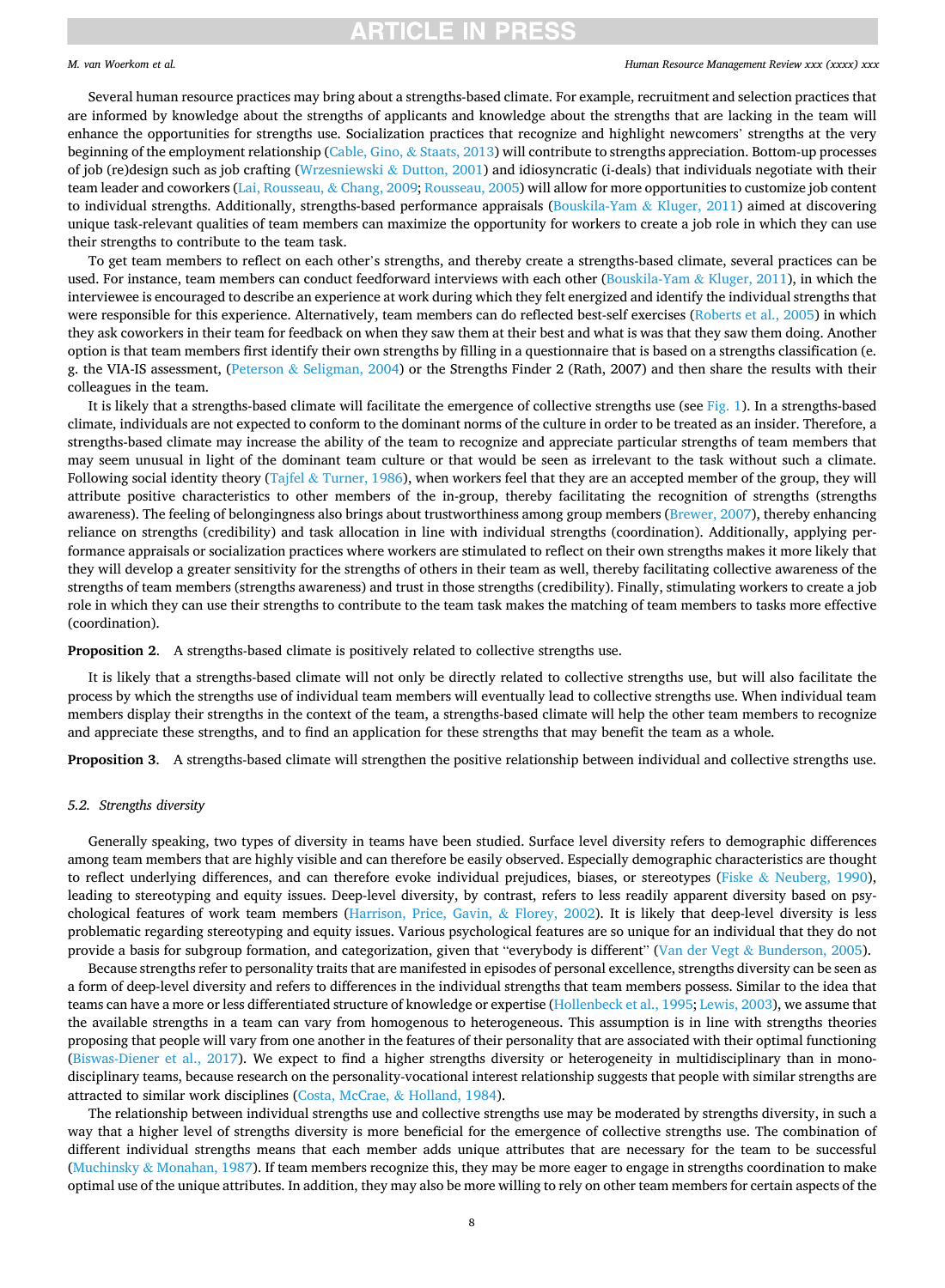# *M. van Woerkom et al.*

### *Human Resource Management Review xxx (xxxx) xxx*

team's tasks. By contrast, if team members possess very similar strengths, relying on other team members and coordinating tasks according to strengths may be considered unnecessary. If team members opt to complete tasks themselves rather than to rely on others, mutual strengths credibility is unlikely to develop. Moreover, strengths coordination may be avoided altogether because it can represent a source of conflict if certain tasks are highly coveted, but barely available.

However, high strengths diversity may not always influence the emergence of collective strengths use positively because high degrees of diversity can give rise to conflicts and communication problems, as proposed by the social categorization perspective on team diversity (Williams & O'[Reilly, 1998](#page-14-0)). In line with research findings that suggest that belief in the value of diversity is a crucial moderator of the relationship between team diversity and team performance [\(van Knippenberg, Haslam,](#page-13-0) & Platow, 2007) we propose that strengths diversity will only have a positive effect on the emergence of collective strengths use, if the perceived human resource philosophies in the organization value strengths diversity as a source of learning. For this reason we propose that the effect of strengths diversity on the emergence of collective strengths use is moderated by a strengths-based climate.

**Proposition 4**. A strengths-based climate will strengthen the positive effect of strengths diversity on the positive relationship between individual and collective strengths.

# **6. Team-level outcomes of collective strengths use**

Collective strengths use contributes directly to improved team performance by ensuring better use of the available strengths in the team and by allowing group members to specialize in their areas of greatest ability while being able to draw upon the strengths of other team members. In addition to this direct effect are two other mechanisms by which collective strengths use contributes to better team performance, namely, enhancing team work engagement and fostering team learning.

Collective strengths use may affect team performance by serving as a team-based resource that brings about team work engagement. Team work engagement refers to a shared work-related psychological state that is positive and fulfilling, that is characterized by team vigor, dedication, and absorption and that emerges from the interaction and shared experiences of the team members ([Torrente,](#page-14-0) [Salanova, Llorens,](#page-14-0) & Schaufeli, 2012). In contrast to individual work engagement, which is dependent on the availability of job resources such as feedback and autonomy, team work engagement is dependent on the complex interactions between team members that are directed at motivating others and managing both affect and conflict ([Costa, Passos,](#page-12-0) & Bakker, 2014). Collective strengths use plays a role in two of these interaction processes: motivational processes and affect-management processes. First, collective strengths use fosters a sense of collective efficacy through interaction processes that emphasize and validate the strengths of different team members [\(Costa et al., 2014](#page-12-0)). Collective efficacy, or the shared belief that a team can successfully master its tasks, motivates team members to pursue tasks with effort and persistence ([Bandura, 1997\)](#page-11-0). Second, collective strengths use may help team members to regulate each other's feelings in a positive way (cf. literature on controlled interpersonal affect regulation; [Niven, Totterdell,](#page-13-0) & Holman, 2009). In particular, [Niven et al. \(2009\)](#page-13-0) introduce two affect-improving interpersonal regulation strategies that can be linked to collective strengths use: the *positive engagement strategy* and the *acceptance strategy*. The former strategy implies that team members try to elicit positive changes in the way other team members perceive (difficult) situations or negative affective states. Collective strengths use may help to do that, for instance, when the team faces a setback. Team members can then use their knowledge of each other's strengths to highlight the team's qualities, thereby reestablishing the belief that the team can succeed in the task at hand ([Costa et al., 2014\)](#page-12-0). The latter strategy implies that team members communicate validation to one another. Talking about each other's strengths is a highly feasible way to make other team members special and appreciated. This reaffirms the positive relationships among team members and thereby improves affective responses ([Niven et al., 2009](#page-13-0)).

In turn, it has been shown that team work engagement is associated with enhanced team performance [\(Salanova, Llorens, Cifre,](#page-14-0) Martínez, & [Schaufeli, 2003](#page-14-0); [Tims et al., 2013](#page-14-0); [Torrente et al., 2012](#page-14-0)) in the same way as individual work engagement is related to individual job performance. [Costa et al. \(2014\)](#page-12-0) propose that team work engagement is particularly relevant in so-called action phases (cf. [Marks, Mathieu,](#page-13-0) & Zaccaro, 2001), where teams directly work towards accomplishing a goal (e.g., finalizing year-end accounts, performing open-heart surgery). In these phases, team vigor helps teams maintain a high level of energy and sustained effort. In transition phases, during which teams evaluate their past performance and plan for future team activities (cf. [Marks et al., 2001\)](#page-13-0), team dedication helps teams draw more profound conclusions and develop better, more carefully elaborated plans for improvements ([Costa](#page-12-0) [et al., 2014](#page-12-0)).

**Proposition 5**. Collective strengths use is positively related to team performance.

**Proposition 6**. Team work engagement partially mediates the positive relationship between collective strengths use and team performance.

The effect of collective strengths use on team performance is also cognitive, because it contributes to team learning. Within teams, workers can learn not just from their own experiences but also from those of other team members (Ickes & [Gonzalez, 1994\)](#page-13-0). Because team members can interact with one another, knowledge and skills gathered by one team member can be transmitted to coworkers by giving feedback, explanations, or advice ([Ellis et al., 2003](#page-12-0)). Furthermore, information exchange between team members brings sources of knowledge together and transfers that knowledge into new knowledge structures or routines [\(Clark, Amundsen,](#page-12-0) & Cardy, 2002).

When people feel that their colleagues recognize, value, and affirm their unique, positive characteristics, they become less reluctant to ask for advice, express disagreement, or offer support to coworkers [\(Grutterink et al., 2013\)](#page-12-0), thus leading to increased team learning (Ely  $\&$  [Thomas, 2001\)](#page-12-0). This dynamic is confirmed by [Lee et al. \(2016\),](#page-13-0) who find that affirming team members' best selves before collaborating (i.e., by soliciting and receiving narratives that highlight one's positive impact on close others) makes them more likely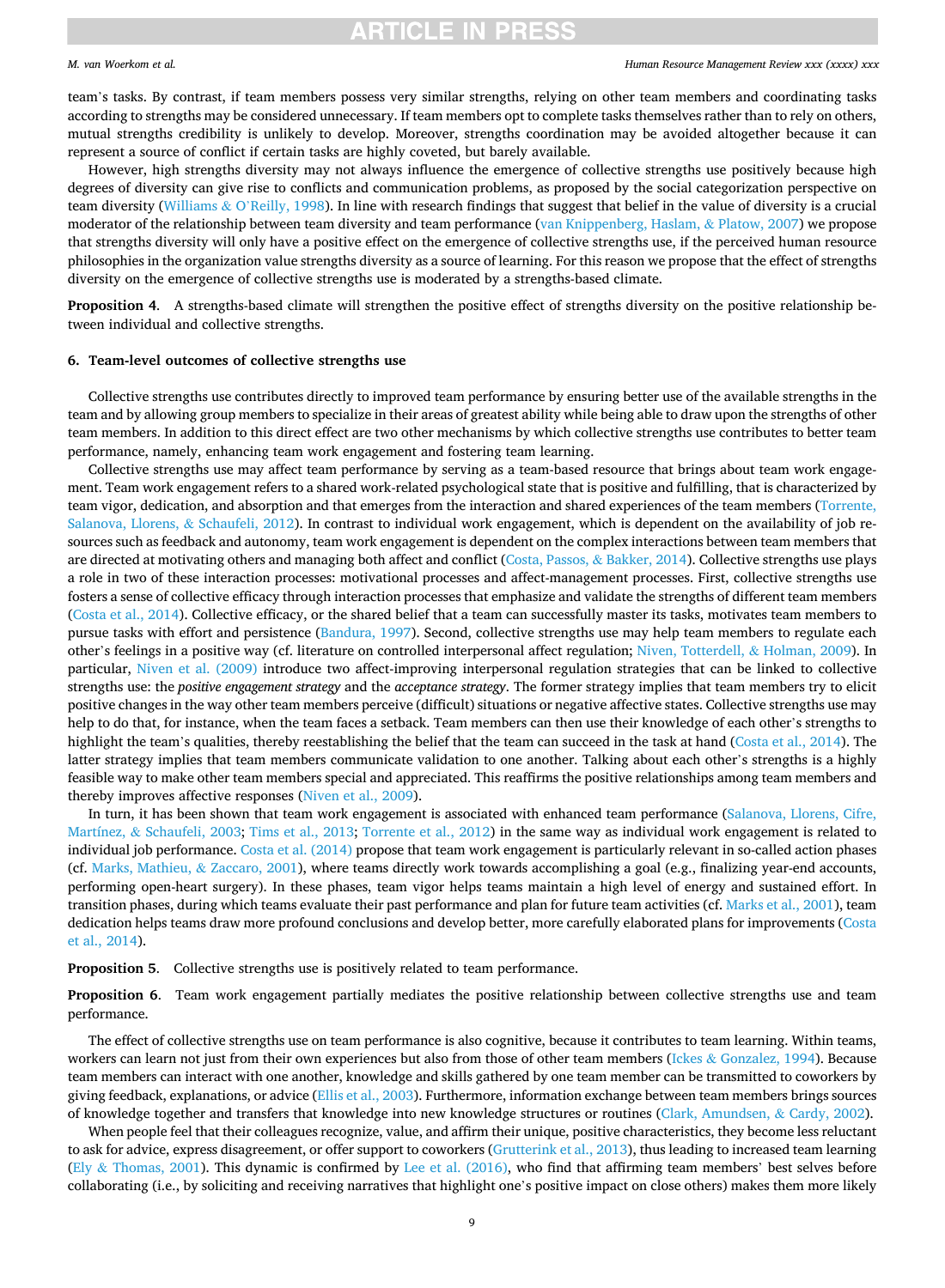# *M. van Woerkom et al.*

### *Human Resource Management Review xxx (xxxx) xxx*

## to exchange information with one another, leading to increased team performance.

**Proposition 7**. Team learning partially mediates the positive relationship between collective strengths use and team performance.

**RTICLE IN PRESS** 

# **7. Individual-level outcomes of the transactive strengths system**

In teams with high levels of collective strengths use, individuals take on group roles that tap into their strengths and serve the group's interest, which may fulfill both the need to belong and the need to be unique (Hornsey & [Jetten, 2004](#page-12-0)). This, in turn, will lead to feelings of well-being at the individual level. Role differentiation not only provides reinforcing relations with others, but it also offers distinctive roles for individuals to play. When a social role is consistent with a person's strengths, the enactment of this role will elicit a sense of authentic self-expression and a sense of connectedness to the group (Bettencourt & [Sheldon, 2001\)](#page-11-0). In a similar vein, [Sheldon,](#page-14-0) [Ryan, Rawsthorne, and Ilardi \(1997\)](#page-14-0) find that a high consistency of trait expression across roles is a predictor of psychological and physical well-being, indicating that there are functional costs to assuming varied identities.

Well-being at work can be conceptualized in a variety of ways, with job satisfaction [\(Spector, 1997](#page-14-0)) and work engagement [\(Christian et al., 2011](#page-12-0)) as two of the most commonly studied variables. Both variables reflect pleasurable states, but only work engagement is characterized by high levels of energy and activation (Bakker & [Oerlemans, 2011\)](#page-11-0). Therefore, work engagement is also seen as an essential predictor of individual work performance. Employees who are engaged can perform better because engagement releases powerful, positive emotions such as joy that prompt employees to take on and perform tasks in a goal-directed, energetic way [\(Bakker, Schaufeli, Leiter,](#page-11-0) & Taris, 2008). Similarly, work engagement is seen as a motivational construct that inspires employees to devote sustained effort to completing their tasks [\(Christian et al., 2011](#page-12-0)). Moreover, engaged employees are able to accumulate and build personal as well as job resources through, for instance, approaching colleagues to ask for feedback or advice [\(Bakker et al., 2008](#page-11-0)). These resources, in turn, help them to better address the job demands they are facing ([van Woerkom, Bakker,](#page-14-0) & Nishii, 2016) and to keep up good performance even in the face of adversity.

**Proposition 8**. Individual work engagement mediates the positive relationship between collective strengths use and individual performance.

# **8. Boundary conditions**

Teams that perform complex tasks that are ever-changing and that require a nearly perpetual updating of knowledge benefit more from informal structures that allow them to put the diverse strengths of team-members to optimal use. Highly routine or simple tasks often do not require inputs from diverse people and are consequently accomplished more quickly if performed by one person [\(van](#page-13-0) [Knippenberg, de Dreu,](#page-13-0) & Homan, 2004). This is in line with research by [Akgun, Byrne, Keskin, and Lynn \(2006\),](#page-11-0) who find that the impact of TMS on product outcomes is stronger when the task is more complex. This reasoning is in line with literature on the rela-tionship between TMS and performance (Ren & [Argote, 2011](#page-13-0); Ren, Carley, & [Argote, 2006\)](#page-14-0) and with [Deming \(2017\)](#page-12-0), who argues that especially for team tasks that require high levels of human interaction and adaptation to changing circumstances in the workplace, team workers need to play off of each other's strengths.

**Proposition 9**. Task complexity strengthens the positive relationship between collective strengths use and team performance.

# **9. Discussion**

So far, research on strengths use in organizations has focused exclusively on the individual level, thereby neglecting that the team context has an important influence on whether individuals' strengths will be noticed and appreciated by others and, ultimately, whether they will be used ([Biswas-Diener et al., 2011](#page-11-0); [Quinlan et al., 2011](#page-13-0)). In many organizations, workers perform a variety of tasks, but they clearly perform better at some tasks than others. Arguably, organizations can capitalize on these performance differences through team processes that allow employees to specialize in the tasks they perform best (e.g., by means of trading tasks). [Deming](#page-12-0) [\(2017\)](#page-12-0) even goes so far as to propose that interaction processes that allow workers to benefit from each other's strengths are "at the heart of the human advantage over machines" (p. 1634). Because these team processes draw on the individual strengths of team members, they would fall under the broader research area of positive psychology (Seligman & [Csikszentmihalyi, 2000](#page-14-0)). Surprisingly, relatively little work in this rapidly expanding research area has focused on positive psychology phenomena at the team level so far (Gable & [Haidt, 2005](#page-12-0); Hart & [Sasso, 2011](#page-12-0); [West et al., 2009\)](#page-14-0). We reason that work on such team phenomena is needed to establish positive institutions and positive HRM practices that promote optimal human development and functioning (Seligman & [Csikszent](#page-14-0)[mihalyi, 2000](#page-14-0)).

The concept of collective strengths use will contribute to the development of positive institutions via its effects on more-proximal team-level outcomes. While extant team research has mainly focused on cognitive processes that foster team effectiveness (cf. literature on TMSs; [Wegner, 1987;](#page-14-0) and the Information/Decision-Making perspective; Williams & O'[Reilly, 1998\)](#page-14-0), we propose that collective strengths use will stimulate both a cognitive and an energetic/motivational process that enhances team performance. [Quinn,](#page-13-0) [Spreitzer, and Lam \(2012\)](#page-13-0) make a strong case for the relevance of energy at work by noting the close connection between the energy that is radiated by people and their success. The authors furthermore argue that energy is a critical organizational resource that can help employees address increasingly high work demands and that counteracts work-related health complaints such as burnout [\(Quinn](#page-13-0) [et al., 2012](#page-13-0)). The relevance of energetic processes at the team level has been highlighted by research on team work engagement (e.g.,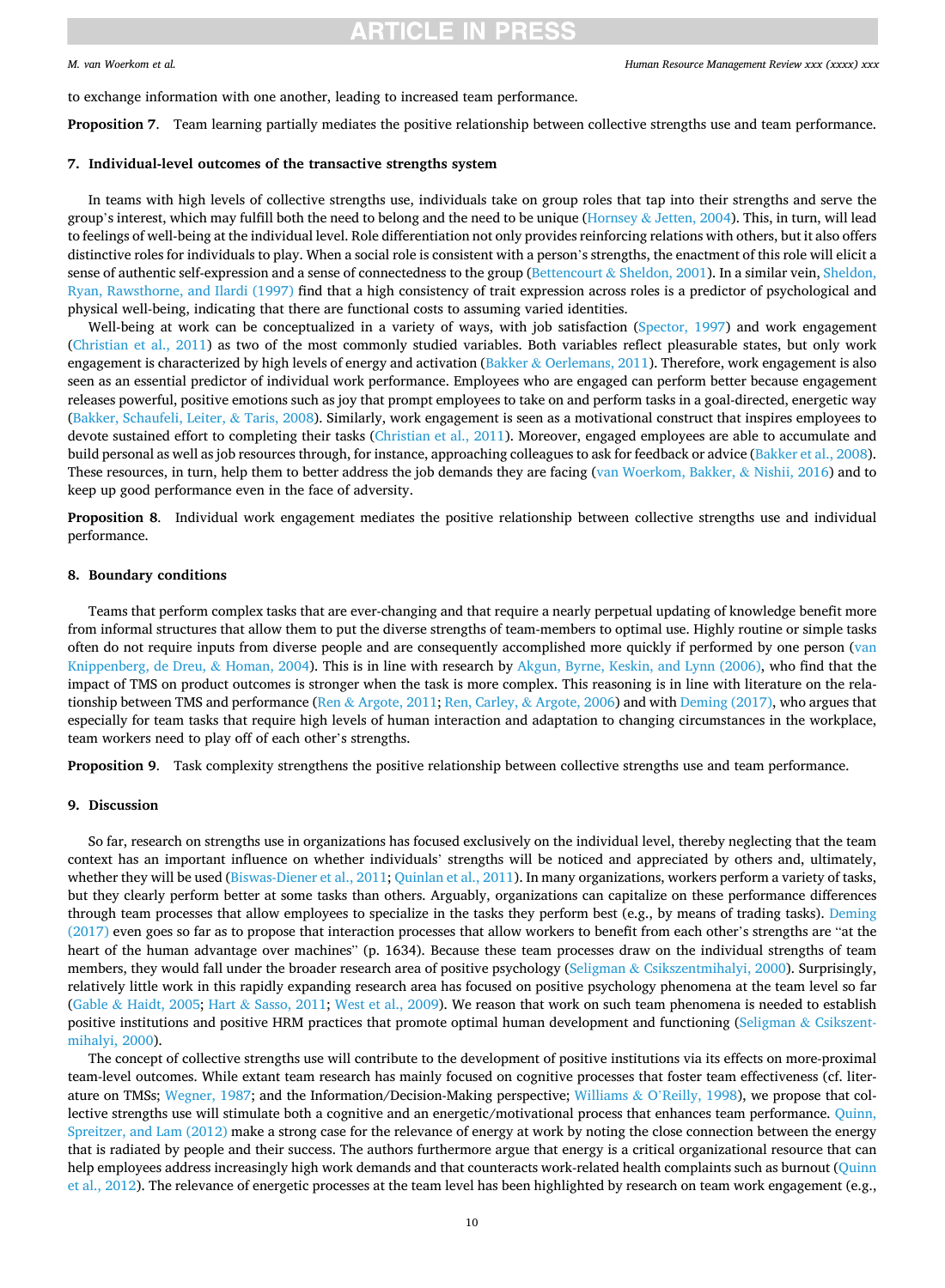## *M. van Woerkom et al.*

### *Human Resource Management Review xxx (xxxx) xxx*

[Costa et al., 2014;](#page-12-0) [Torrente et al., 2012\)](#page-14-0), showing that this team construct is positively related to team performance. Moreover, [Owens,](#page-13-0) [Baker, Sumpter, and Cameron \(2016\)](#page-13-0) have recently introduced the concept of relational energy, which they characterize as the "heightened level of psychological resourcefulness generated from interpersonal interactions that enhances one's capacity to do work" (p. 37). The authors deliver evidence that individuals who report deriving positive energy from their interactions with colleagues are also more likely to be highly engaged and highly performing. Therefore, although energetic/motivational processes have received little attention in team research to date, they seem to represent a potentially important determinant of group performance ([van Knippenberg](#page-13-0) [et al., 2004\)](#page-13-0). The team level construct of collective strengths use adds to the literature on team effectiveness by highlighting motivational effects on team performance.

The benefit of collective strengths use is that team members will feel valued for their authentic self (i.e., who they really are). Being appreciated for and being able to express one's true self has positive effects on the individual's well-being ([Cable et al., 2013; Cable,](#page-12-0) Lee, Gino, & [Staats, 2015\)](#page-12-0) that go beyond the effects of being appreciated for one's knowledge. Of course, it is desirable that team members share their diverse bases of knowledge at work. Appropriate elaboration of this knowledge ([van Knippenberg et al., 2004](#page-13-0)) will contribute to the achievement of team goals. However, the process through which these team goals are reached has received less attention and may even involve conflict ([van Knippenberg et al., 2004\)](#page-13-0), which can result in lower individual well-being. By contrast, when focusing on the collective use of personality strengths, there is room to explicitly recognize and utilize strengths that positively contribute to the team process (e.g., humor, kindness, social intelligence). This means that collective strengths use builds on individual characteristics that are relevant for both the task and the social processes that lead to task accomplishment. This is in line with the literature on extra-role behavior and contextual performance, which acknowledges the importance of positive and discretionary behavior for performance even though these behaviors are not specified by role prescriptions or recognized by formal reward systems (Van Dyne & [LePine, 1998\)](#page-12-0).

Collective strengths use is based on intrapersonal excellence (i.e., one team member is at her personal best when she engages with a certain task) instead of comparative excellence (i.e., one team member has more knowledge about a certain task than another). Being comparatively better than others at a certain task does not necessarily mean that one likes the task or is motivated to carry it out. Rather, being at one's personal best when performing a task implies that one enjoys a task and is intrinsically motivated to perform the task (Peterson & [Seligman, 2004;](#page-13-0) [Roberts et al., 2005\)](#page-14-0). Furthermore, working on strengths creates energy and psychological capital [\(Wood et al., 2011](#page-14-0)), which can serve as the driving force for intentional growth and development ([Meyers, van Woerkom, de Reuver,](#page-13-0) Bakk, & [Oberski, 2015\)](#page-13-0). This makes collective strengths use a potentially powerful tool to enhance not only individual task performance but also the individual's well-being, motivation, and learning.

In a team context, the strengths use of one individual may come at the cost of the strengths use of another individual, or it may contribute only to the individual's own well-being, not to team performance. Collective strengths use emerges over time as a result of the strengths use of individual team members and interactions between team members related to identifying, relying on, and coor-dinating strengths in the team in relation to situational demands (cf. Kozlowski & [Klein, 2000\)](#page-13-0). Collective strengths use will thus require careful orchestrating to ensure that all team activities contribute to the attainment of team goals and that all team members get the chance to employ their strengths in the best possible way when executing team activities. This may take place by collectively crafting the jobs of team members in line with their strengths and with the shared objectives of the group. This type of job crafting implies that team members will jointly determine how to distribute and alter job tasks and team roles so that individuals receive taskrelated roles that not only fit their unique strengths, but also serve a relevant function for the group. Note that this process will lead to an optimal fit between strengths of team members and team tasks or roles at the team level, and not necessarily at the individual level. For example, this may mean that a specific team member, let us name him Robert, may not get to employ one of his strengths (e.g., curiosity) even though this strength is required to accomplish the team's tasks. If another team member, Linda, possesses this strength as well, the strengths coordination process may envisage Linda taking on the tasks that require curiosity. If strengths coordination is successful, however, Robert will be charged with team tasks that play to his other strengths, for instance, fairness and perspective.

## *9.1. Practical implications*

HRM practitioners face a dual challenge due to changing workforce demographics. On the one hand, the aging working population and the scarcity of skilled laborers compels them to find new strategies to make the most out of the talents possessed by their current workforce. On the other hand, the increasingly diverse workforce calls for strategies to manage diversity in an effective and fair way [\(Nishii, 2013;](#page-13-0) [van Knippenberg](#page-13-0) & Mell, 2016). Focusing on differences in individual strengths may be a new avenue towards leveraging the full potential of a diverse workforce. Individuals who feel appreciated for their personal strengths and who perceive the opportunity to apply their strengths at work will be happier and healthier and will perform better ([Harzer](#page-12-0)  $\&$  [Ruch, 2013](#page-12-0); Harzer  $\&$ [Ruch, 2014\)](#page-12-0). However, collective approaches towards the use of strengths in teams are apparently even more beneficial than individual-level strengths approaches. This is because increasingly more organizations are composed of team-based sub-structures ([De](#page-12-0) Dreu & [Weingart, 2003](#page-12-0)), which require a careful coordination of individual inputs to the team processes. Collective strengths use represents a means towards coordinating team efforts in a way that both uses the available talent in the best possible way and is highly motivating.

The collective use of strengths at work is especially relevant in many customer-oriented occupations in which there is a growing demand for teams that can provide a creative, personal touch and customize production to the needs of clients [\(Deming, 2017](#page-12-0)). Moreover, teams that work in a knowledge-intensive setting characterized by a high task complexity and/or high task novelty will benefit from collective strengths use. As indicated by the [OECD \(2006\)](#page-13-0), most private- and public-sector organizations make use of some form of (internally or externally sourced) knowledge-intensive activities such as research and development, business or technical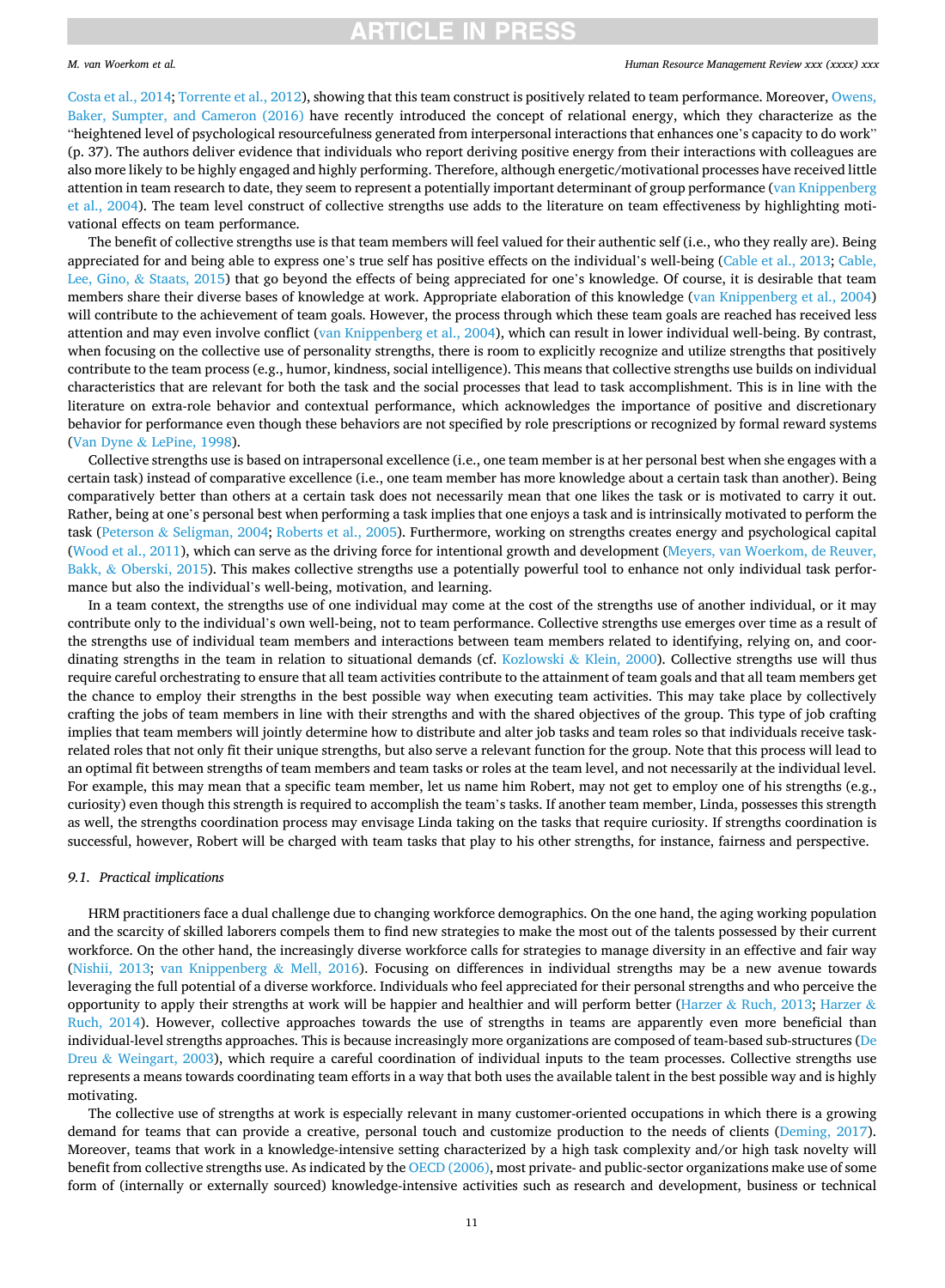### *Human Resource Management Review xxx (xxxx) xxx*

### <span id="page-11-0"></span>*M. van Woerkom et al.*

### consulting, and IT services.

To establish the emergence of collective strengths use in teams, organizations can work on creating a strengths-based climate (see [Fig. 1\)](#page-1-0). Such a climate helps individuals see and value each other's unique qualities, even if these qualities are not directly tied to the team's core tasks. Moreover, leaders play a key role in fostering a strengths-based climate (Dwertmann & [Boehm, 2016](#page-12-0); [van Woerkom](#page-14-0)  $&$  [Meyers, 2015](#page-14-0)). On the one hand, organizations need senior managers who act as positive role models and fully embrace a strengthsbased philosophy by communicating that their organization can only flourish when employees are able to play to their strengths. Their enacted values and behaviors are likely to trickle down to lower organizational ranks (Boehm, Dwertmann, Bruch, & Shamir, 2015). On the other hand, it can be expected that team leaders are crucial agents in the enactment of strengths-based HR practices, exerting a strong influence on how these practices are perceived by employees ([Brewster, Gollan,](#page-12-0) & Wright, 2013; Purcell & [Hutchinson, 2007](#page-13-0)). This implies that when key organizational decision makers adopt a strengths-based philosophy but are unable to convince line managers of the value of this new philosophy, an organization might not succeed in making the transition and might develop a managerial fad (Abrahamson, 1991) that is superficially embraced instead of consistently implemented within the whole organization. Even if strengths-based philosophies are clearly communicated to line managers, these managers may have difficulties implementing this philosophy because they experience a conflict between their role as manager and their role as strengths coach (Ellinger & [Bostrom,](#page-12-0) [2002\)](#page-12-0). Consequently, promoting collective strengths use would be a question not only about developing strengths-based HR philosophies and designing the right HR practices but also about training line managers to use strengths-based practices. Line managers could, for instance, learn to help employees discover their strengths through strengths spotting ([Linley, 2010\)](#page-13-0), apply a stronger focus on strengths in performance and development interviews [\(Bouskila-Yam](#page-12-0)  $\&$  Kluger, 2011), or facilitate collective job crafting [\(Leana](#page-13-0) [et al., 2009\)](#page-13-0). By supporting broad applications of such strengths-based practices throughout the organization ([van Woerkom](#page-14-0) & Meyers, [2015\)](#page-14-0), organizations can facilitate the work engagement and performance of individuals and teams.

# *9.2. Conclusion*

This paper has highlighted that strengths use in organizations needs to be studied as a multi-level phenomenon that emerges from the strengths use of individual team members, and their interactions associated with identifying, relying on, and coordinating strengths in the team in relation to situational demands. We argued that collective strengths use may improve team performance by enhancing team learning and team work engagement. By studying the impact of positive psychology principles in a team context and by positioning individual strengths as a new lens through which one can look at team diversity, this paper provides a valuable contribution to research on team performance. By deriving testable propositions about the antecedents and outcomes of collective strengths use and individual-level strengths use, we hope that this study may inspire future research on this topic.

## **Declaration of Competing Interest**

None.

# **Acknowledgements**

This paper was written during a research fellowship of the first author at NIAS (Netherlands Institute for Advanced Study in the Humanities and Social Sciences), Amsterdam. The fellowship was funded by NIAS and the NSvP (Dutch Foundation for Psychotechnics).

# **References**

Abrahamson, E. (1991). Managerial fads and fashions: The diffusion and rejection of innovations. *Academy of Management Review, 16*(3), 586–612. [https://doi.org/](https://doi.org/10.5465/amr.1991.4279484) [10.5465/amr.1991.4279484.](https://doi.org/10.5465/amr.1991.4279484)

Akgun, A. E., Byrne, J. C., Keskin, H., & Lynn, G. S. (2006). Transactive memory system in new product development teams. *IEEE Transactions on Engineering Management, 53*(1), 95–111. [https://doi.org/10.1109/TEM.2005.857570.](https://doi.org/10.1109/TEM.2005.857570)

Arthur, J. B., & Boyles, T. (2007). Validating the human resource system structure: A levels-based strategic HRM approach. *Human Resource Management Review, 17*  (1), 77–92. [https://doi.org/10.1016/j.hrmr.2007.02.001.](https://doi.org/10.1016/j.hrmr.2007.02.001)

[Bakker, A. B., & Oerlemans, W. \(2011\). Subjective well-being in organizations. In K. Cameron, & G. Spreitzer \(Eds.\),](http://refhub.elsevier.com/S1053-4822(20)30040-1/rf0020) *The Oxford handbook of positive organizational scholarship* (pp. 178–[189\). Oxford, UK: Oxford University Press](http://refhub.elsevier.com/S1053-4822(20)30040-1/rf0020).

Bakker, A. B., Schaufeli, W. B., Leiter, M. P., & Taris, T. W. (2008). Work engagement: An emerging concept in occupational health psychology. *Work and Stress, 22*(3), 187–200. <https://doi.org/10.1080/02678370802393649>.

Bandura, A. (1997). *Self-efficacy. The exercise of control*[. New York: Freeman and Company](http://refhub.elsevier.com/S1053-4822(20)30040-1/rf0030).

Bergeron, D. M. (2007). The potential paradox of organizational citizenship behavior: Good citizens at what cost? *Academy of Management Review, 32*(4), 1078–1095. <https://doi.org/10.2307/20159357>.

Bettencourt, B., & Sheldon, K. (2001). Social roles as mechanism for psychological need satisfaction within social groups. *Journal of Personality and Social Psychology, 81*(6), 1131. [https://doi.org/10.1037/0022-3514.81.6.1131.](https://doi.org/10.1037/0022-3514.81.6.1131)

[Biswas-Diener, R., Kashdan, T. B., & Lyubchik, N. \(2017\). Psychological strengths at work. In A. Delle Fave \(Ed.\),](http://refhub.elsevier.com/S1053-4822(20)30040-1/rf0045) *The Wiley Blackwell handbook of the psychology of [positivity and strengths-based approaches at work](http://refhub.elsevier.com/S1053-4822(20)30040-1/rf0045)* (pp. 34–47). New York, NY: Wiley Publishers.

Biswas-Diener, R., Kashdan, T. B., & Minhas, G. (2011). A dynamic approach to psychological strength development and intervention. *Journal of Positive Psychology, 6*  (2), 106–118. [https://doi.org/10.1080/17439760.2010.545429.](https://doi.org/10.1080/17439760.2010.545429)

Boehm, S. A., Dwertmann, D. J. G., Bruch, H., & Shamir, B. (2015). The missing link? Investigating organizational identity strength and transformational leadership climate as mechanisms that connect CEO charisma with firm performance. *The Leadership Quarterly, 26*(2), 156–171. [https://doi.org/10.1016/j.](https://doi.org/10.1016/j.leaqua.2014.07.012)  [leaqua.2014.07.012](https://doi.org/10.1016/j.leaqua.2014.07.012).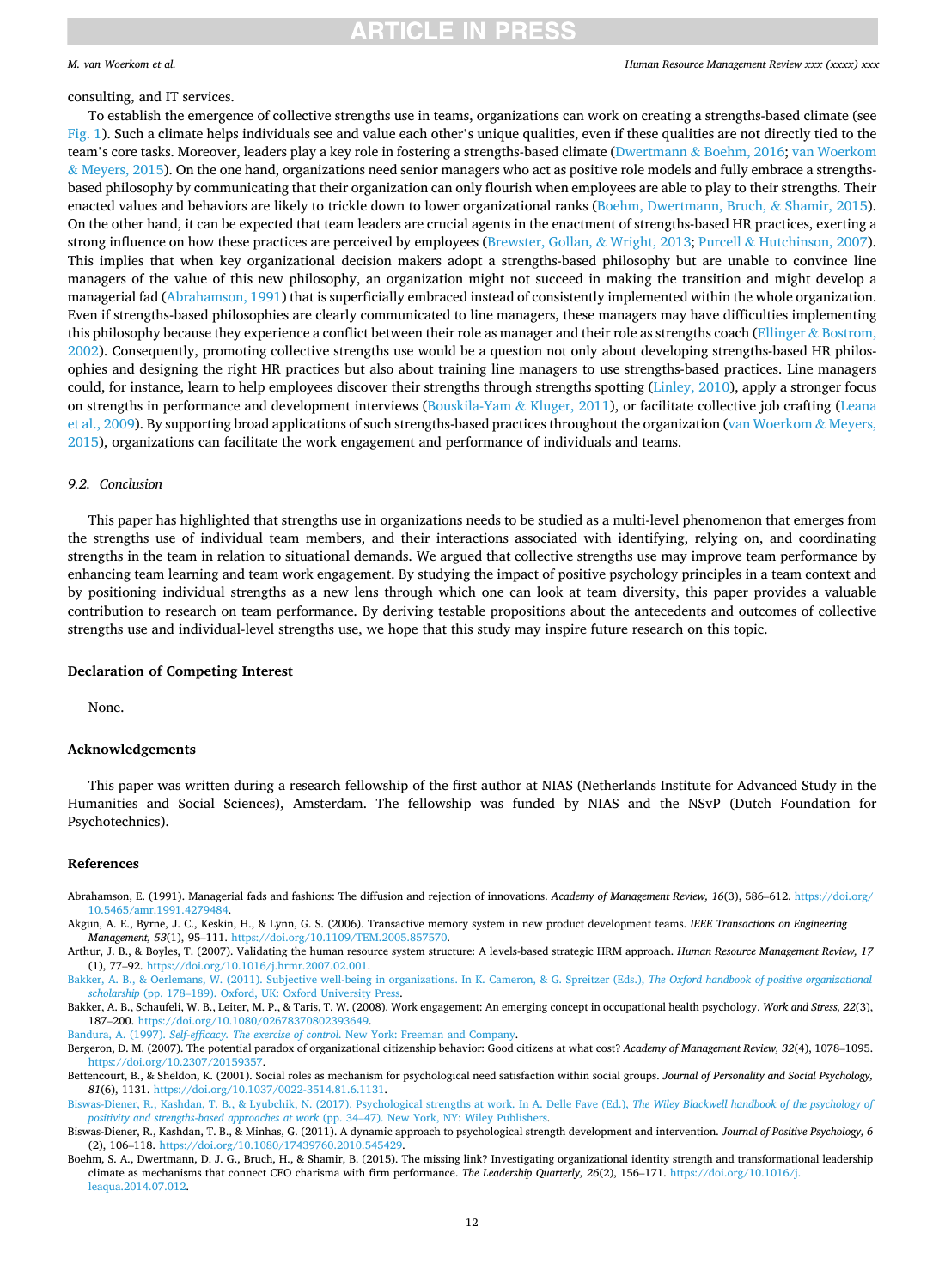### <span id="page-12-0"></span>*M. van Woerkom et al.*

#### *Human Resource Management Review xxx (xxxx) xxx*

Botha, C., & Mostert, K. (2014). A structural model of job resources, organisational and individual strengths use and work engagement. *SA Journal of Industrial Psychology, 40*(1), 01–11. [https://doi.org/10.4102/sajip.v40i1.1135.](https://doi.org/10.4102/sajip.v40i1.1135)

Bottger, P. C., & Yetton, P. W. (1988). An integration of process and decision scheme explanations of group problem solving performance. *Organizational Behavior and Human Decision Processes, 42*(2), 234–249. [https://doi.org/10.1016/0749-5978\(88\)90014-3.](https://doi.org/10.1016/0749-5978(88)90014-3)

Bouskila-Yam, O., & Kluger, A. N. (2011). Strength-based performance appraisal and goal setting. *Human Resource Management Review, 21*(2), 137–147. [https://doi.](https://doi.org/10.1016/j.hrmr.2010.09.001) [org/10.1016/j.hrmr.2010.09.001](https://doi.org/10.1016/j.hrmr.2010.09.001).

Brewer, M. B. (2007). The importance of being we: Human nature and intergroup relations. *American Psychologist, 62*(8), 728. [https://doi.org/10.1037/0003-](https://doi.org/10.1037/0003-066X.62.8.728)  [066X.62.8.728.](https://doi.org/10.1037/0003-066X.62.8.728)

Brewster, C., Gollan, P. J., & Wright, P. M. (2013). Guest editors' note: Human resource management and the line. *Human Resource Management, 52*(6), 829–838. <https://doi.org/10.1002/hrm.21594>.

[Buckingham, M., & Clifton, D. O. \(2001\).](http://refhub.elsevier.com/S1053-4822(20)30040-1/opteKYpeSCEye) *Now, discover your strengths*. New York, NY: Free Press.

Cable, D. M., Gino, F., & Staats, B. R. (2013). Breaking them in or eliciting their best? Reframing socialization around newcomers' authentic self-expression. *Administrative Science Quarterly, 58*(1), 1–36. <https://doi.org/10.1177/0001839213477098>.

Cable, D. M., Lee, J. L., Gino, F., & Staats, B. R. (2015). How best-self activation influences emotions, physiology and employment relationships. *Harvard Business School NOM Unit Working Paper(16-029)*. [http://nrs.harvard.edu/urn-3:HUL.InstRepos:22818598.](http://nrs.harvard.edu/urn-3:HUL.InstRepos:22818598)

Christian, M. S., Garza, A. S., & Slaughter, J. E. (2011). Work engagement: A quantitative review and test of its relations with task and contextual performance. *Personnel Psychology, 64*(1), 89–136.<https://doi.org/10.1111/j.1744-6570.2010.01203.x>.

[Clark, M. A., Amundsen, S. D., & Cardy, R. L. \(2002\). Cross-functional team decision-making and learning outcomes: A qualitative illustration.](http://refhub.elsevier.com/S1053-4822(20)30040-1/opt9yFBO0BpO8) *Journal of Business and [Management, 8](http://refhub.elsevier.com/S1053-4822(20)30040-1/opt9yFBO0BpO8)*(3), 217–236.

Costa, P., McCrae, R. R., & Holland, J. L. (1984). Personality and vocational interests in an adult sample. *Journal of Applied Psychology, 69*(3), 390–400. [https://doi.](https://doi.org/10.1037/0021-9010.69.3.390) [org/10.1037/0021-9010.69.3.390](https://doi.org/10.1037/0021-9010.69.3.390).

Costa, P., Passos, A. M., & Bakker, A. B. (2014). Team work engagement: A model of emergence. *Journal of Occupational and Organizational Psychology, 87*(2), 414–436. [https://doi.org/10.1111/joop.12057.](https://doi.org/10.1111/joop.12057)

Cottrell, C. A., Neuberg, S. L., & Li, N. P. (2007). What do people desire in others? A sociofunctional perspective on the importance of different valued characteristics. Journal of Personality and Social Psychology, 92(2), 208. https://doi.org/10.1037/0022-3514.92.

Cropanzano, R., & Wright, T. A. (2001). When a "happy" worker is really a "productive" worker: A review and further refinement of the happy-productive worker thesis. *Consulting Psychology Journal: Practice and Research, 53*(3), 182–199. <https://doi.org/10.1037/1061-4087.53.3.182>.

De Dreu, C. K. W., & Weingart, L. R. (2003). Task versus relationship conflict, team performance, and team member satisfaction: A meta-analysis. *Journal of Applied Psychology, 88*, 741–749. <https://doi.org/10.1037/0021-9010.88.4.741>.

Deming, D. J. (2017). The growing importance of social skills in the labor market. *The Quarterly Journal of Economics, 132*(4), 1593–1640. [https://doi.org/10.1093/](https://doi.org/10.1093/qje/qjx022)  $q$ ie/ $q$ ix $022$ .

Dubreuil, P., Forest, J., & Courcy, F. (2014). From strengths use to work performance: The role of harmonious passion, subjective vitality, and concentration. *Journal of Positive Psychology, 9*(4), 335–349.<https://doi.org/10.1080/17439760.2014.898318>.

Dutton, J. E., Roberts, L. M., & Bednar, J. (2010). Pathways for positive identity construction at work: Four types of positive identity and the building of social resources. *Academy of Management Review, 35*(2), 285–293. [https://doi.org/10.5465/amr.35.2.zok265.](https://doi.org/10.5465/amr.35.2.zok265)

Dwertmann, D. J. G., & Boehm, S. A. (2016). Status matters: The asymmetric effects of supervisor–subordinate disability incongruence and climate for inclusion. *Academy of Management Journal, 59*(1), 44–64.<https://doi.org/10.5465/amj.2014.0093>.

[Van der Vegt, & Bunderson, J. S. \(2005\). Learning and performance in multidisciplinary teams: the importance of collective team identification.](http://refhub.elsevier.com/S1053-4822(20)30040-1/opt5GMo1ytDLl) *Academy of [Management Journal, 48](http://refhub.elsevier.com/S1053-4822(20)30040-1/opt5GMo1ytDLl)*, 532–547.

van Dyne, L., & LePine, J. A. (1998). Helping and voice extra-role behaviors: Evidence of construct and predictive validity. *Academy of Management Journal, 41*(1), 108–119. [https://doi.org/10.5465/256902.](https://doi.org/10.5465/256902)

[Eagly, A. H., & Karau, S. J. \(2002\). Role congruity theory of prejudice toward female leaders.](http://refhub.elsevier.com/S1053-4822(20)30040-1/rf0150) *Psychological Review, 109*(3), 573.

Einhorn, H. J., Hogarth, R. M., & Klempner, E. (1977). Quality of group judgment. *Psychological Bulletin, 84*(1), 158, 2<https://doi.org/10.1037/0033-2909.84.1.158>. Ellinger, A. D., & Bostrom, R. P. (2002). An examination of managers' beliefs about their roles as facilitators of learning. *Management Learning, 33*(2), 147–179. <https://doi.org/10.1177/1350507602332001>.

[Ellis, A. P. J., Hollenbeck, J. R., Ilgen, D. R., West, B. J., Porter, C. O. L. H., & Moon, H. \(2003\). Team learning: Collectively connecting the dots.](http://refhub.elsevier.com/S1053-4822(20)30040-1/optSPJoQsBknk) *Journal of Applied [Pscychology, 88](http://refhub.elsevier.com/S1053-4822(20)30040-1/optSPJoQsBknk)*(5), 821–835.

- Ely, R. J., & Thomas, D. A. (2001). Cultural diversity at work: The effects of diversity perspectives on work group processes and outcomes. *Administrative Science Quarterly, 46*, 229–273. [https://doi.org/10.2307/2667087.](https://doi.org/10.2307/2667087)
- Fiske, S. T., Cuddy, A. J., Glick, P., & Xu, J. (2002). A model of (often mixed) stereotype content: Competence and warmth respectively follow from perceived status and competition. *Journal of Personality and Social Psychology, 82*(6), 878.<https://doi.org/10.1037/pspa0000163>.

[Fiske, S. T., & Neuberg, S. L. \(1990\). A continuum of impression formation, from category-based to individuating processes: Influences of information and motivation](http://refhub.elsevier.com/S1053-4822(20)30040-1/optaA73VvlGyF) [on attention and interpretation. In M. P. Zanna \(Ed.\)](http://refhub.elsevier.com/S1053-4822(20)30040-1/optaA73VvlGyF)*, 23*. *Advances in experimental social psychology* (pp. 1–74). Academic Press.

Forest, J., Mageau, G. A., Crevier-Braud, L., Bergeron, É., Dubreuil, P., & Lavigne, G. L. (2012). Harmonious passion as an explanation of the relation between signature strengths' use and well-being at work: Test of an intervention program. *Human Relations, 65*(9), 1233–1252. [https://doi.org/10.1177/](https://doi.org/10.1177/0018726711433134)  [0018726711433134](https://doi.org/10.1177/0018726711433134).

Fredrickson, B. L. (1998). What good are positive emotions? *Review of General Psychology, 2*, 300–319. [https://doi.org/10.1037/1089-2680.2.3.300.](https://doi.org/10.1037/1089-2680.2.3.300)

Fredrickson, B. L. (2001). The role of positive emotions in positive psychology: The broaden-and-build theory of positive emotions. *American Psychologist, 56*(3), 218–226. <https://doi.org/10.1037/0003-066X.56.3.218>.

Gable, S. L., & Haidt, J. (2005). What (and why) is positive psychology? *Review of General Psychology, 9*(2), 103–110. <https://doi.org/10.1037/1089-2680.9.2.103>. Grant, A. M., & Patil, S. V. (2012). Challenging the norm of self-interest: Minority influence and transitions to helping norms in work units. *Academy of Management Review, 37*(4), 547–568. [https://doi.org/10.5465/amr.2010.0437.](https://doi.org/10.5465/amr.2010.0437)

Grutterink, H., Van der Vegt, G. S., Molleman, E., & Jehn, K. A. (2013). Reciprocal expertise affirmation and shared expertise perceptions in work teams: Their implications for coordinated action and team performance. *Applied Psychology, 62*(3), 359–381. <https://doi.org/10.1111/j.1464-0597.2012.00484.x>.

Harrison, D. A., Price, K. H., Gavin, J. H., & Florey, A. T. (2002). Time, teams, and task performance: Changing effects of surface- and deep-level diversity on group functioning. *Academy of Management Journal, 45*(5), 1029–1045. [https://doi.org/10.5465/3069328.](https://doi.org/10.5465/3069328)

Hart, K. E., & Sasso, T. (2011). Mapping the contours of contemporary positive psychology. *Canadian Psychology/Psychologie Canadienne, 52*(2), 82–92. [https://doi.](https://doi.org/10.1037/a0023118) [org/10.1037/a0023118](https://doi.org/10.1037/a0023118).

Harzer, C., & Ruch, W. (2012). When the job is a calling: The role of applying one's signature strengths at work. *Journal of Positive Psychology, 7*(5), 362–371. [https://](https://doi.org/10.1080/17439760.2012.702784) [doi.org/10.1080/17439760.2012.702784.](https://doi.org/10.1080/17439760.2012.702784)

Harzer, C., & Ruch, W. (2013). The application of signature character strengths and positive experiences at work. *Journal of Happiness Studies, 14*(3), 965–983. [https://](https://doi.org/10.1007/s10902-012-9364-0) [doi.org/10.1007/s10902-012-9364-0.](https://doi.org/10.1007/s10902-012-9364-0)

Harzer, C., & Ruch, W. (2014). The role of character strengths for task performance, job dedication, interpersonal facilitation, and organizational support. *Human Performance, 27*(3), 183–205. <https://doi.org/10.1080/08959285.2014.913592>.

Hollenbeck, J. R., Ilgen, D. R., Sego, D. J., Hedlund, J., Major, D. A., & Phillips, J. (1995). Multilevel theory of team decision making: Decision performance in teams incorporating distributed expertise. *Journal of Applied Psychology, 80*(2), 292. <https://doi.org/10.1037/0021-9010.80.2.292>.

Hornsey, M. J., & Jetten, J. (2004). The individual within the group: Balancing the need to belong with the need to be different. *Personality and Social Psychology Review, 8*(3), 248–264. [https://doi.org/10.1207/s15327957pspr0803\\_2](https://doi.org/10.1207/s15327957pspr0803_2).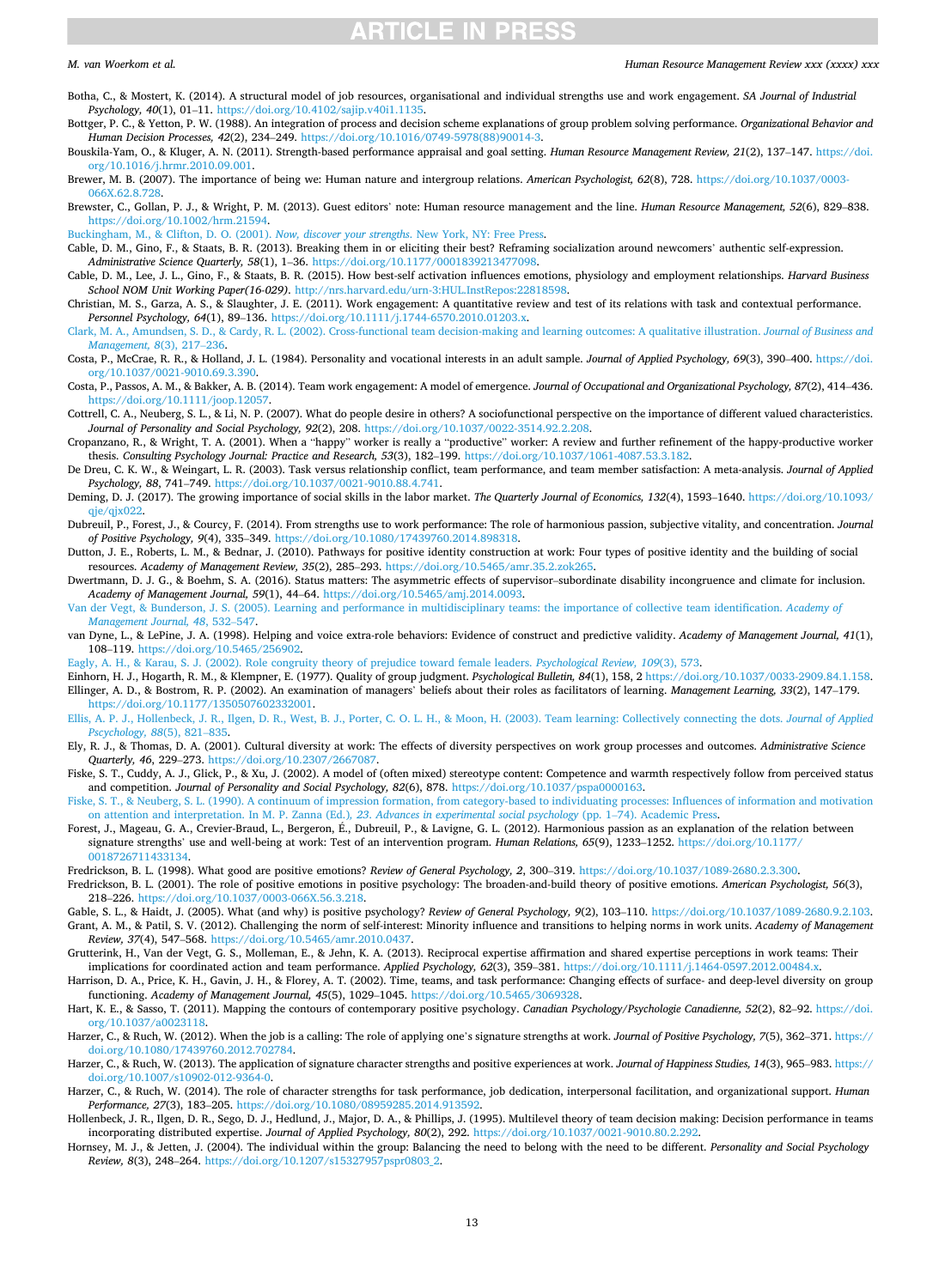## <span id="page-13-0"></span>*M. van Woerkom et al.*

### *Human Resource Management Review xxx (xxxx) xxx*

Ickes, W., & Gonzalez, R. (1994). "Social" cognition and social cognition. From the subjective to the intersubjective. *Small Group Research, 25*, 294–315. [https://doi.](https://doi.org/10.1177/1046496494252008) [org/10.1177/1046496494252008](https://doi.org/10.1177/1046496494252008).

Keenan, E. M., & Mostert, K. (2013). Perceived organisational support for strengths use: The factorial validity and reliability of a new scale in the banking industry. *South African Journal of Industrial Psychology, 39*(1), 1–12. <https://doi.org/10.4102/sajip.v39i1.1052>.

Kirsten, W. (2010). Making the link between health and productivity at the workplace; a global perspective. *Industrial Health, 48*(3), 251–255. [https://doi.org/](https://doi.org/10.2486/indhealth.48.251) [10.2486/indhealth.48.251.](https://doi.org/10.2486/indhealth.48.251)

Klein, K. J., & Kozlowski, S. W. J. (2000). From micro to meso: Critical steps in conceptualizing and conducting multilevel research. *Organizational Research Methods, 3*  (3), 211–236. [https://doi.org/10.1177/109442810033001.](https://doi.org/10.1177/109442810033001)

van Knippenberg, D., de Dreu, C. K. W., & Homan, A. C. (2004). Work group diversity and group performance: An integrative model and research agenda. *Journal of Applied Psychology, 89*, 1008–1022.<https://doi.org/10.1037/0021-9010.89.6.1008>.

van Knippenberg, D., Haslam, S. A., & Platow, M. J. (2007). Unity through diversity: Value-in-diversity beliefs, work group diversity, and group identification. *Group Dynamics: Theory, Research, and Practice, 11*(3), 207–222. [https://doi.org/10.1037/1089-2699.11.3.207.](https://doi.org/10.1037/1089-2699.11.3.207)

van Knippenberg, D., & Mell, J. N. (2016). Past, present, and potential future of team diversity research: From compositional diversity to emergent diversity. *Organizational Behavior and Human Decision Processes, 136*(Supplement C), 135–145. <https://doi.org/10.1016/j.obhdp.2016.05.007>.

Kooij, D. T., van Woerkom, M., Wilkenloh, J., Dorenbosch, L., & Denissen, J. J. (2017). Job crafting towards strengths and interests: The effects of a job crafting intervention on person–job fit and the role of age. *Journal of Applied Psychology, 102*(6), 971. [https://doi.org/10.1037/apl0000194.](https://doi.org/10.1037/apl0000194)

Kozlowski, S. W. J., & Bell, B. S. (2013). *Work groups and teams in organizations: Review update*. [https://doi.org/10.1002/0471264385.wei1214.](https://doi.org/10.1002/0471264385.wei1214) Kozlowski, S. W. J., Chao, G. T., Grand, J. A., Braun, M. T., & Kuljanin, G. (2013). Advancing multilevel research design: Capturing the dynamics of emergence. *Organizational Research Methods, 16*(4), 581–615. <https://doi.org/10.1177/1094428113493119>.

[Kozlowski, S. W. J., & Klein, K. J. \(2000\). A multilevel approach to theory and research in organizations: Contextual, temporal, and emergent processes. In K. J. Klein,](http://refhub.elsevier.com/S1053-4822(20)30040-1/rf0290) & S. W. J. Kozlowski (Eds.), *[Multilevel theory, research, and methods in organizations: Foundations, extensions, and new directions](http://refhub.elsevier.com/S1053-4822(20)30040-1/rf0290)* (pp. 3–90). San Francisco, CA: [Jossey-Bass](http://refhub.elsevier.com/S1053-4822(20)30040-1/rf0290).

Lai, L., Rousseau, D. M., & Chang, K. T. T. (2009). Idiosyncratic deals: Coworkers as interested third parties. *Journal of Applied Psychology, 94*(2), 547. [https://doi.org/](https://doi.org/10.1037/a0013506) [10.1037/a0013506.](https://doi.org/10.1037/a0013506)

[Lawler, E. E. \(2011\). Creating a new employment deal: Total rewards and the new workforce.](http://refhub.elsevier.com/S1053-4822(20)30040-1/rf0300) *Organizational Dynamics, 40*(4), 302.

Leana, C., Appelbaum, E., & Shevchuk, I. (2009). Work process and quality of care in early childhood education: The role of job crafting. *Academy of Management Journal, 52*(6), 1169–1192.<https://doi.org/10.5465/amj.2009.47084651>.

- [Lee, J. L., Gino, F., Cable, D. M., & Staats, B. R. \(2016\). Preparing the self for team entry: How relational affirmation improves team performance. In](http://refhub.elsevier.com/S1053-4822(20)30040-1/rf0310) *Harvard Business [School working paper, no. 16-111, march 2016](http://refhub.elsevier.com/S1053-4822(20)30040-1/rf0310)*.
- Lewis, K. (2003). Measuring transactive memory systems in the field: Scale development and validation. *Journal of Applied Psychology, 88*(4), 587–603. [https://doi.](https://doi.org/10.1037/0021-9010.88.4.587) [org/10.1037/0021-9010.88.4.587](https://doi.org/10.1037/0021-9010.88.4.587).
- Li, N., Zhao, H. H., Walter, S. L., & Zhang, X.-a., & [Yu, J.. \(2015\). Achieving more with less: Extra milers](http://refhub.elsevier.com/S1053-4822(20)30040-1/rf0320)' behavioral influences in teams. *Journal of Applied Psychology, 100*[\(4\), 1025](http://refhub.elsevier.com/S1053-4822(20)30040-1/rf0320).

Libby, R., Trotman, K. T., & Zimmer, I. (1987). Member variation, recognition of expertise, and group performance. *Journal of Applied Psychology, 72*(1), 81. [https://](https://doi.org/10.1037/0021-9010.72.1.81) [doi.org/10.1037/0021-9010.72.1.81.](https://doi.org/10.1037/0021-9010.72.1.81)

Linley, A. (2008). *Average to A*+*[: Realizing strengths in yourself and others](http://refhub.elsevier.com/S1053-4822(20)30040-1/optBZ7zj2tE5R)*. Coventry, UK: CAPP Press.

[Linley, P. A. \(2010\). Strengthspotting in coaching: Conceptualisation and development of the Strengthspotting scale.](http://refhub.elsevier.com/S1053-4822(20)30040-1/rf0330) *International Coaching Psychology Review, 5*(2), [165.](http://refhub.elsevier.com/S1053-4822(20)30040-1/rf0330)

Linley, P. A., & Harrington, S. (2006). Playing to your strengths. *The Psychologist*, 19(2), 86-89. Retrieved from http://www.thepsychologist.org.uk/archive/archive [home.cfm/volumeID\\_19-editionID\\_132-ArticleID\\_985-getfile\\_getPDF/thepsychologist/0206linl.pdf](http://www.thepsychologist.org.uk/archive/archive_home.cfm/volumeID_19-editionID_132-ArticleID_985-getfile_getPDF/thepsychologist/0206linl.pdf).

Littlepage, G. E., Robison, W., & Reddington, K. (1997). Effects of task experience and group experience on group performance, member ability, and recognition of expertise. *Organizational Behavior and Human Decision Processes, 69*(2), 133–147. [https://doi.org/10.1006/obhd.1997.2677.](https://doi.org/10.1006/obhd.1997.2677)

Littlepage, G. E., Schmidt, G. W., Whisler, E. W., & Frost, A. G. (1995). An input-process-output analysis of influence and performance in problem-solving groups. *Journal of Personality and Social Psychology, 69*(5), 877. [https://doi.org/10.1037/0022-3514.69.5.877.](https://doi.org/10.1037/0022-3514.69.5.877)

Luthans, F. (2002). The need for and meaning of positive organizational behavior. *Journal of Organizational Behavior, 23*(6), 659–706. [https://doi.org/10.1002/](https://doi.org/10.1002/job.165) [job.165](https://doi.org/10.1002/job.165).

Marks, M. A., Mathieu, J. E., & Zaccaro, S. J. (2001). A temporally based framework and taxonomy of team processes. *Academy of Management Review, 26*(3), 356–376. [https://doi.org/10.5465/amr.2001.4845785.](https://doi.org/10.5465/amr.2001.4845785)

Mayer, R. C. (1995). An integrative model of organizational trust. *Academy of Management Review, 20*(3), 709.<https://doi.org/10.5465/amr.1995.9508080335>.

McAdams, D. P. (1988). Biography, narrative, and lives: An introduction. *Journal of Personality, 56*, 1–18. <https://doi.org/10.1111/j.1467-6494.1988.tb00460.x>. Meyers, M. C., van Woerkom, M., de Reuver, R., Bakk, Z., & Oberski, D. L. (2015). Enhancing psychological capital and personal growth initiative: Working on strengths or deficiencies? *Journal of Counseling Psychology, 62*(1), 50–62. [https://doi.org/10.1037/cou0000050.](https://doi.org/10.1037/cou0000050)

Muchinsky, P. M., & Monahan, C. J. (1987). What is person-environment congruence? Supplementary versus complementary models of fit. *Journal of Vocational Behavior, 31*(3), 268–277. [https://doi.org/10.1016/0001-8791\(87\)90043-1.](https://doi.org/10.1016/0001-8791(87)90043-1)

Niemic, R. M. (2014). *[Mindfulness and character strengths: A practical guide to flourishing](http://refhub.elsevier.com/S1053-4822(20)30040-1/optPqkR6XnTuZ)*. Cambridge, MA: Hogrefe.

Nishii, L. H. (2013). The benefits of climate for inclusion for gender-diverse groups. *Academy of Management Journal, 56*(6), 1754–1774. [https://doi.org/10.5465/](https://doi.org/10.5465/amj.2009.0823) [amj.2009.0823.](https://doi.org/10.5465/amj.2009.0823)

Niven, K., Totterdell, P., & Holman, D. (2009). A classification of controlled interpersonal affect regulation strategies. *Emotion, 9*(4), 498–509. [https://doi.org/](https://doi.org/10.1037/a0015962)  [10.1037/a0015962.](https://doi.org/10.1037/a0015962)

OECD. (2006). Innovation and knowledge-intensive service activities. Retrieved from Paris <http://www.oecd.org/sti/inno/36274476.pdf>.

O'[Leary-Kelly, A. M. \(1998\). The influence of group feedback on individual group member response. In G. R. Ferris \(Ed.\)](http://refhub.elsevier.com/S1053-4822(20)30040-1/rf0380)*, Vol. 16*. *Research in personnel and human resoruces management* (pp. 255–[294\). Elsevier Science/ JAI Press](http://refhub.elsevier.com/S1053-4822(20)30040-1/rf0380).

Owens, B. P., Baker, W. E., Sumpter, D. M., & Cameron, K. S. (2016). Relational energy at work: Implications for job engagement and job performance. *Journal of Applied Psychology, 101*(1), 35–49. <https://doi.org/10.1037/apl0000032>.

Owens, B. P., Johnson, M. D., & Mitchell, T. R. (2013). Expressed humility in organizations: Implications for performance, teams, and leadership. *Organization Science, 24*(5), 1517–1538. [https://doi.org/10.1287/orsc.1120.0795.](https://doi.org/10.1287/orsc.1120.0795)

Peterson, C., & Seligman, M. E. P. (2004). *[Character strengths and virtues: A handbook and classification](http://refhub.elsevier.com/S1053-4822(20)30040-1/rf0395)*. New York, NY: Oxford University Press.

Poole, P. P., Gioia, D. A., & Gray, B. (1989). Influence modes, schema change, and organizational transformation. *The Journal of Applied Behavioral Science, 25*(3), 271–289. [https://doi.org/10.1177/0021886389253004.](https://doi.org/10.1177/0021886389253004)

Purcell, J., & Hutchinson, S. (2007). Front-line managers as agents in the HRM-performance causal chain: Theory, analysis and evidence. *Human Resource Management Journal, 17*(1), 3–20. [https://doi.org/10.1111/j.1748-8583.2007.00022.x.](https://doi.org/10.1111/j.1748-8583.2007.00022.x)

Quinlan, D., Swain, N., & Vella-Brodrick, D. (2011). Character strengths interventions: Building on what we know for improved outcomes. *Journal of Happiness Studies, 13*, 1145–1163. [https://doi.org/10.1007/s10902-011-9311-5.](https://doi.org/10.1007/s10902-011-9311-5)

Quinn, R. W., Spreitzer, G. M., & Lam, C. F. (2012). Building a sustainable model of human energy in organizations: Exploring the critical role of resources. *Academy of Management Annals, 6*(1), 337–396. [https://doi.org/10.1080/19416520.2012.676762.](https://doi.org/10.1080/19416520.2012.676762)

Rath, T. (2007). *Strengthsfinder 2.0*[. Washington: Gallup Press](http://refhub.elsevier.com/S1053-4822(20)30040-1/optKvTaVcYENu).

Ren, Y., & Argote, L. (2011). Transactive memory systems 1985–2010: An integrative framework of key dimensions, antecedents, and consequences. *Academy of Management Annals, 5*(1), 189–229. [https://doi.org/10.1080/19416520.2011.590300.](https://doi.org/10.1080/19416520.2011.590300)